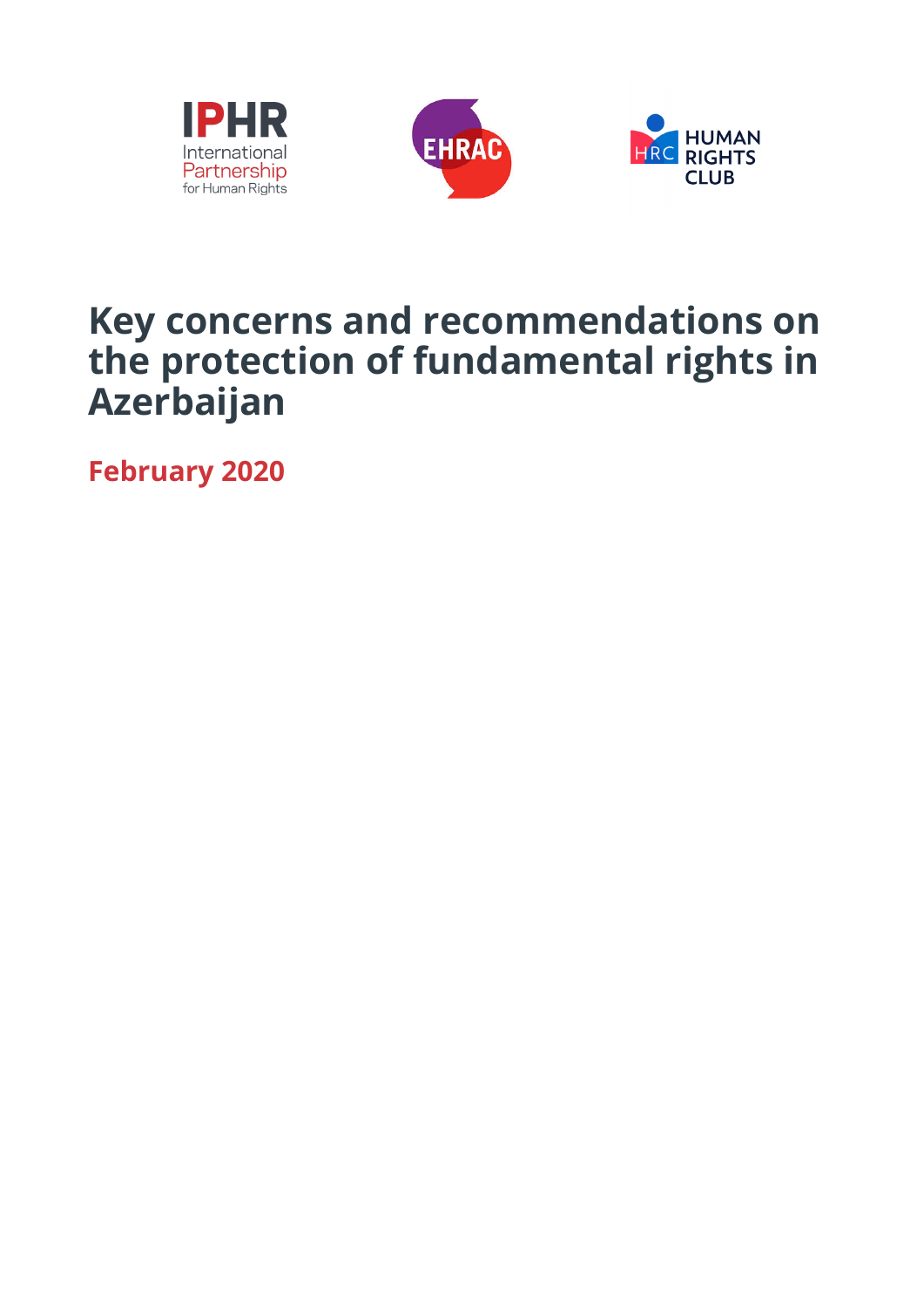This briefing paper was prepared by International Partnership for Human Rights (IPHR), the European Human Rights Advocacy Centre (EHRAC) and the Human Rights Club (HRC). It provides an overview of current key issues with respect to freedom of association, freedom of peaceful assembly and freedom of expression and the media, the protection of the legal profession, as well as the implementation of judgments of the European Court of Human Rights (ECtHR) in Azerbaijan. The briefing paper was finalized on 12 February 2020.

**International Partnership for Human Rights (IPHR)** is an independent, non-governmental organization founded in 2008. Based in Brussels, IPHR works closely together with civil society groups from different countries to raise human rights concerns at the international level and promote respect for the rights of vulnerable communities in repressive environments.

**The European Human Rights Advocacy Centre (EHRAC)** is an apolitical legal NGO housed within Middlesex University Law School which advances the protection of human rights in Russia, Ukraine, Armenia, Georgia and Azerbaijan. Working with more than 16 local partners EHRAC uses a unique method of joint litigation to bring strategic cases to the European Court of Human Rights and other international bodies to challenge impunity for human rights violations and build the capacity of their partners to seek justice from international bodies. EHRAC's method of joint litigation creates a unique and in-depth mentoring experience for partner lawyers as they are supported to explore new legal arguments and address violations of the European Convention on Human Rights which they may not have litigated before. EHRAC also carries out bespoke in-country training, study visits to Strasbourg and regional seminars. EHRAC's expertise and partnerships in the target region, along with their extensive experience litigating cases at the European Court of Human Rights and other international bodies, puts them in a unique position to impact human rights in the region and strengthen the ability of local civil society to do the same. Each judgment EHRAC secures contributes to an objective account of human rights abuse that cannot be refuted.

**Human Rights Club (HRC)** was founded on Human Rights Day (10 December) in 2010 by a group of young Azerbaijani human rights defenders. The main aim of the HRC is to promote protection of and respect for human rights and fundamental freedoms, and broader democratic development in Azerbaijan. The HRC monitors human rights developments in the country, conducts investigations into reports of violations, campaigns on cases of concern, and engages in advocacy on the national, regional, and international level. The HRC's main target groups are youth, human rights defenders, journalists, bloggers, and civic and political activists, as well as other individuals whose rights are infringed. The HRC draws attention to problems in the field of human rights among the local and international community via various campaigns. Sing for Democracy, the Online Expression Initiative, Art for Democracy, and the Working Group on the Unified List of Political Prisoners are among these activities.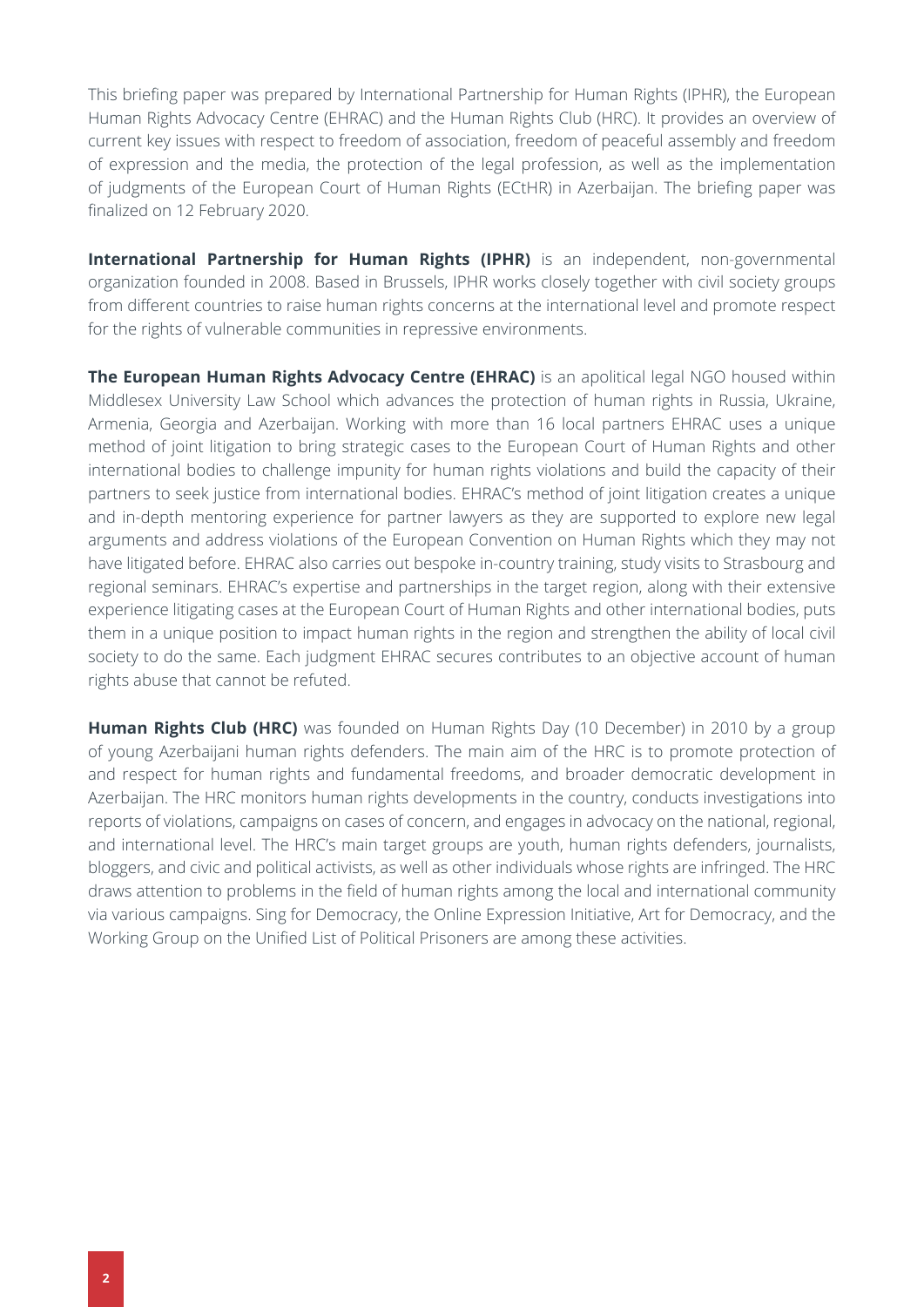International Partnership for Human Rights Brussels, Belgium



Tel.: +32 (0) 2 880 03 99 Email: [IPHR@IPHRonline.org](mailto:IPHR@IPHRonline.org) Website: <http://www.IPHRonline.org>

European Human Rights Advocacy Centre School of Law, Middlesex University The Burroughs Hendon NW4 4BT London, UK



Tel.: +44 (0)208 411 2826 Email: [ehrac@mdx.ac.uk](mailto:ehrac@mdx.ac.uk)  Website: <http://ehrac.org.uk/>

Human Rights Club Baku, Azerbaijan



Tel.: +994 51 706 74 47 Email: [humanrightsclub.az@gmail.com](mailto:humanrightsclub.az@gmail.com) Website: <https://www.humanrightsclub.net/>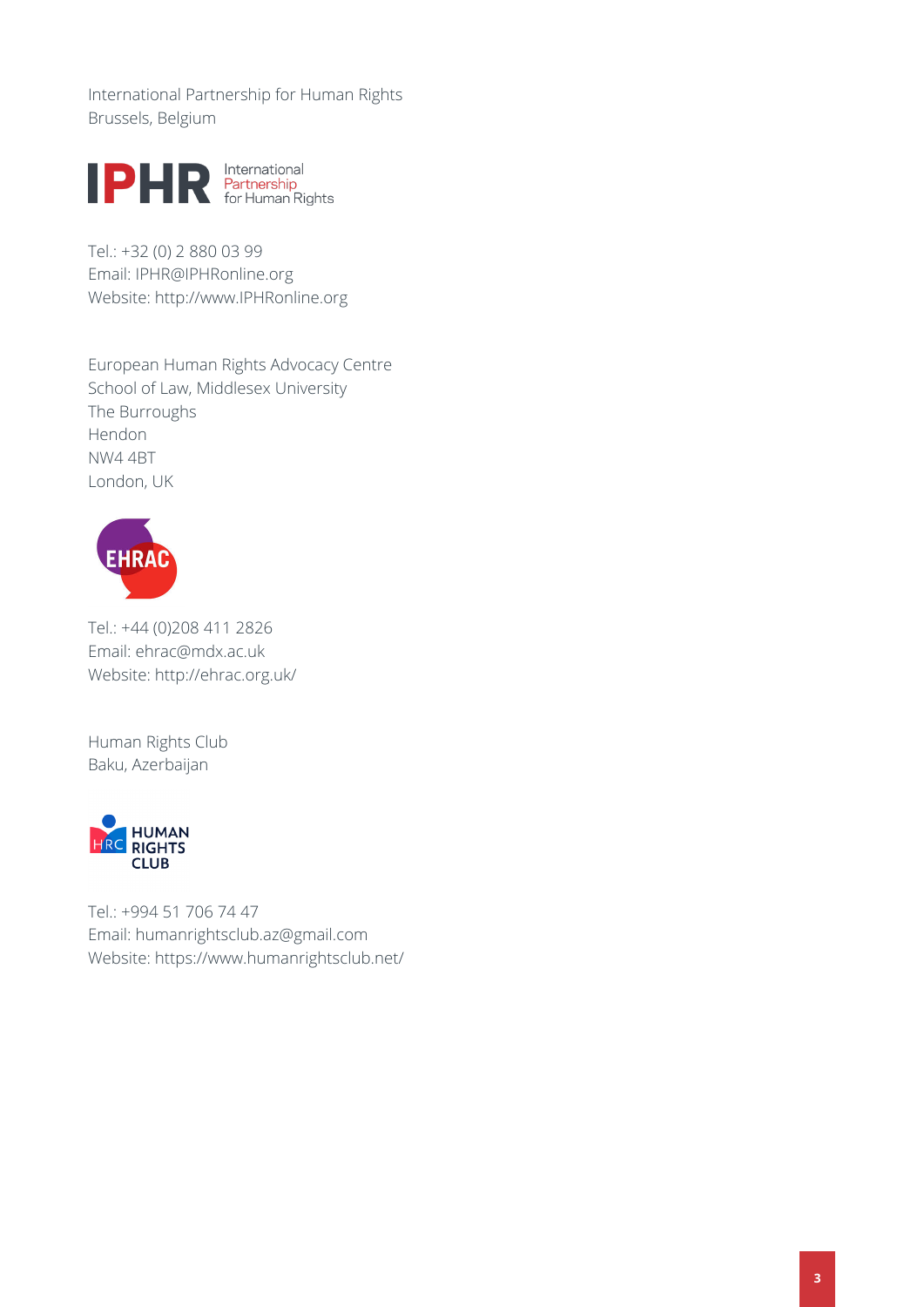# **Contents**

| <b>Introduction</b>                                                                                                                                    | 5                                  |
|--------------------------------------------------------------------------------------------------------------------------------------------------------|------------------------------------|
| <b>Freedom of Association</b>                                                                                                                          | 5                                  |
| REGISTRATION OF NGOS<br>ACCESS TO FUNDING FOR NGOS<br>REPORTING REQUIREMENTS FOR NGOS<br>HARASSMENT OF CIVIL SOCIETY LEADERS<br><b>RECOMMENDATIONS</b> | 6<br>$\overline{7}$<br>8<br>9<br>9 |
| <b>Freedom of Peaceful Assembly</b>                                                                                                                    | 10                                 |
| <b>RECOMMENDATIONS</b>                                                                                                                                 | 13                                 |
| <b>Freedom of Media and Expression</b>                                                                                                                 | 13                                 |
| HARASSMENT OF JOURNALISTS<br><b>WEBSITE BLOCKING</b><br><b>RECOMMENDATIONS</b>                                                                         | 13<br>14<br>15                     |
| <b>Crackdown on the Independent Legal Profession</b><br>in Azerbaijan                                                                                  | 15                                 |
| <b>RECOMMENDATIONS</b>                                                                                                                                 | 19                                 |
| <b>Implementation of Judgments of the</b><br><b>European Court of Human Rights</b>                                                                     | 19                                 |
| ECTHR CASES ADDRESSING THE SITUATION OF HUMAN RIGHTS DEFENDERS IN<br><b>AZERBAIJAN</b>                                                                 | 19                                 |
| GENERAL OVERVIEW OF AZERBAIJAN'S RECORD OF COMPLIANCE WITH ECTHR<br><b>JUDGMENTS</b><br><b>RECOMMENDATIONS</b>                                         | 20<br>22                           |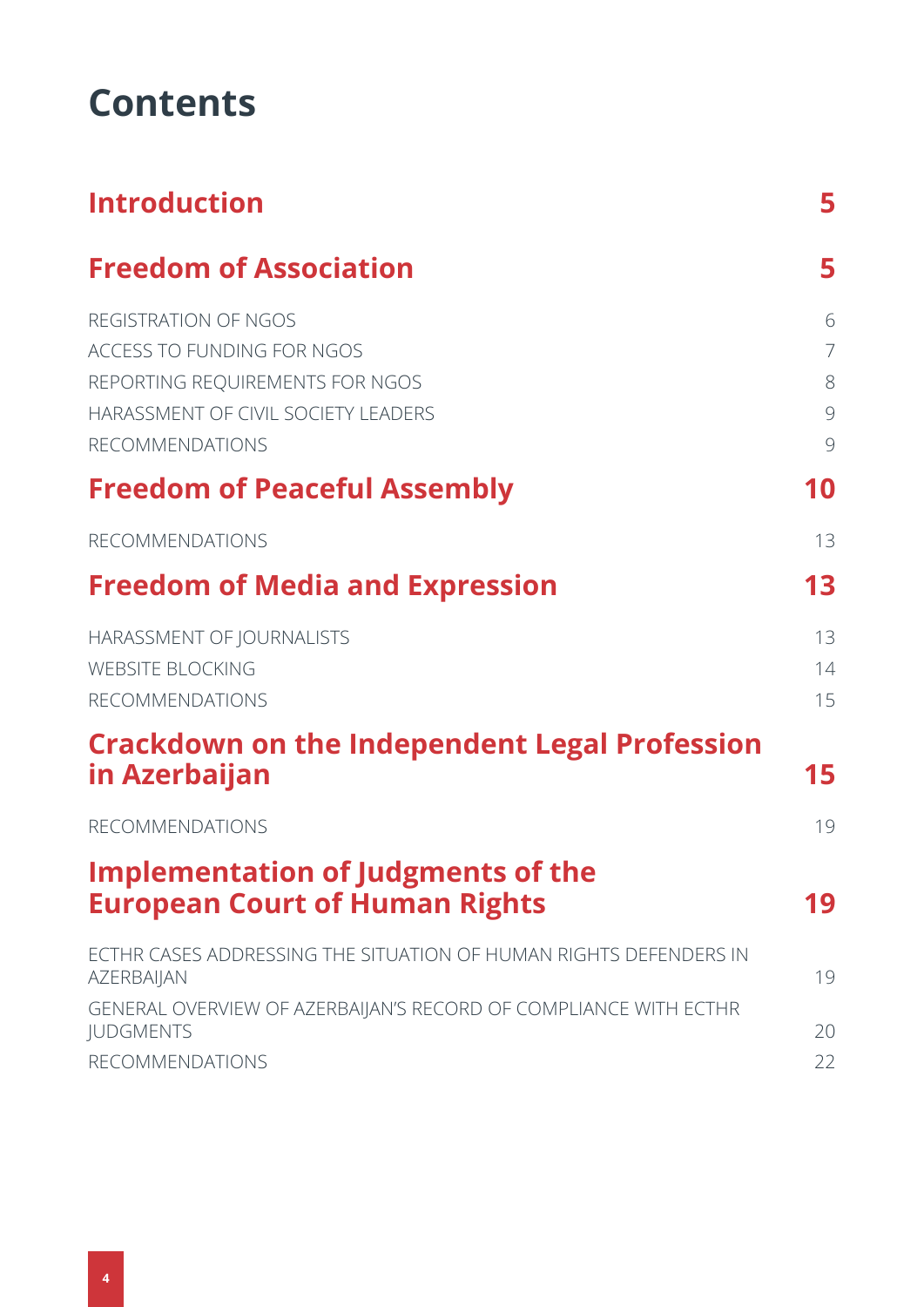# <span id="page-4-1"></span><span id="page-4-0"></span>**Introduction**

Since the previous EU-Azerbaijan Human Rights Dialogue in February 2019, the overall human rights situation has not improved in Azerbaijan. Serious concerns remain about pervasive violations of the fundamental freedoms of expression, association and assembly, and the state persecution of government critics and perceived critics continues. The crackdown on the independent legal profession also continues, and human rights lawyers are subject to disciplinary sanctions, including disbarment for speaking out about violations in their clients' cases. Problems persist in both legislation and implementation with respect to ensuring compliance with national and international human rights standards and obligations.

In a positive and unexpected development, on 16 March 2019, 51 political prisoners were released from prison after the president pardoned them in connection with the Novruz celebrations.1 Those released include journalists, bloggers, youth activists, protest participants and others who were imprisoned after peacefully exercising their constitutional rights. In a joint statement,<sup>2</sup> IPHR and the HRC welcomed the releases, but said that these individuals should never have been detained and prosecuted in the first place. IPHR and the HRC also regretted that several dozen other political prisoners remain behind bars, including several journalists (see more in the chapter on Freedom of Expression and Media below). In addition, some of those detained in retaliation for their exercise of fundamental rights who have previously been released continue to be subject to travel bans and other measures restricting their ability to carry out their journalism, human rights and other activities. In a statement welcoming the March 2019 releases, the EU reminded the Azerbaijani authorities that it "expects that further similar steps will follow in future in line with Azerbaijan's international commitments."3

The ECtHR has found violations in a number of cases relating to the escalating crackdown on civil society that began in Azerbaijan in 2014 and has also pointed to "a troubling pattern of arbitrary arrest and detention of government critics, civil society activists and human-rights defenders through retaliatory prosecutions and misuse of criminal law".4 In September 2019, the Committee of Ministers (CM) of the Council of Europe (CoE) stressed that, in accordance with the judgments of the ECtHR in these cases, the Azerbaijani government is required "rapidly to eliminate all the remaining negative consequences of the criminal charges" against the individuals concerned and to ensure that the convictions handed down against them "are quashed".<sup>5</sup> (See more in the chapter on the Implementation of Judgments of the ECtHR below).

# <span id="page-4-2"></span>**Freedom of Association**

While the authorities of Azerbaijan have an obligation to safeguard the right to freedom of association under both domestic legislation (Article 58 of the Constitution) and international human rights treaties to which the country is a party, they have failed to guarantee this right to citizens in practice.

<sup>1</sup> Azerbaijan: 51 political prisoners released during Novruz celebrations, International Partnership for Human Rights (IPHR) and Human Rights Club statement, 19 March 2019, available here *[https://www.iphronline.org/azerbaijan-51](https://www.iphronline.org/azerbaijan-51-political-prisoners-were-released-in-relation-to-the-novruz-celebrations-full-list.html) [political-prisoners-were-released-in-relation-to-the-novruz-celebrations-full-list.html](https://www.iphronline.org/azerbaijan-51-political-prisoners-were-released-in-relation-to-the-novruz-celebrations-full-list.html)*

<sup>2</sup> Ibid

<sup>3</sup> Statement by the Spokesperson on the pardoning of prisoners in Azerbaijan to mark Novruz Holiday, European External Action Service, 17 March 2019, available here *[https://eeas.europa.eu/headquarters/headquarters](https://eeas.europa.eu/headquarters/headquarters-homepage/59751/statement-spokesperson-pardoning-prisoners-azerbaijan-mark-novruz-holiday_en)[homepage/59751/statement-spokesperson-pardoning-prisoners-azerbaijan-mark-novruz-holiday\\_en](https://eeas.europa.eu/headquarters/headquarters-homepage/59751/statement-spokesperson-pardoning-prisoners-azerbaijan-mark-novruz-holiday_en)*

<sup>4</sup> *Aliyev v Azerbaijan*, Application No. 68762/14 and 71200/14, 20 September 2018, para 223

<sup>5</sup> CM decision on the *Ilgar Mammadov group v Azerbaijan*, adopted during its 1355th meeting on 23-25 September 2019, CM/Notes/1355/H46-2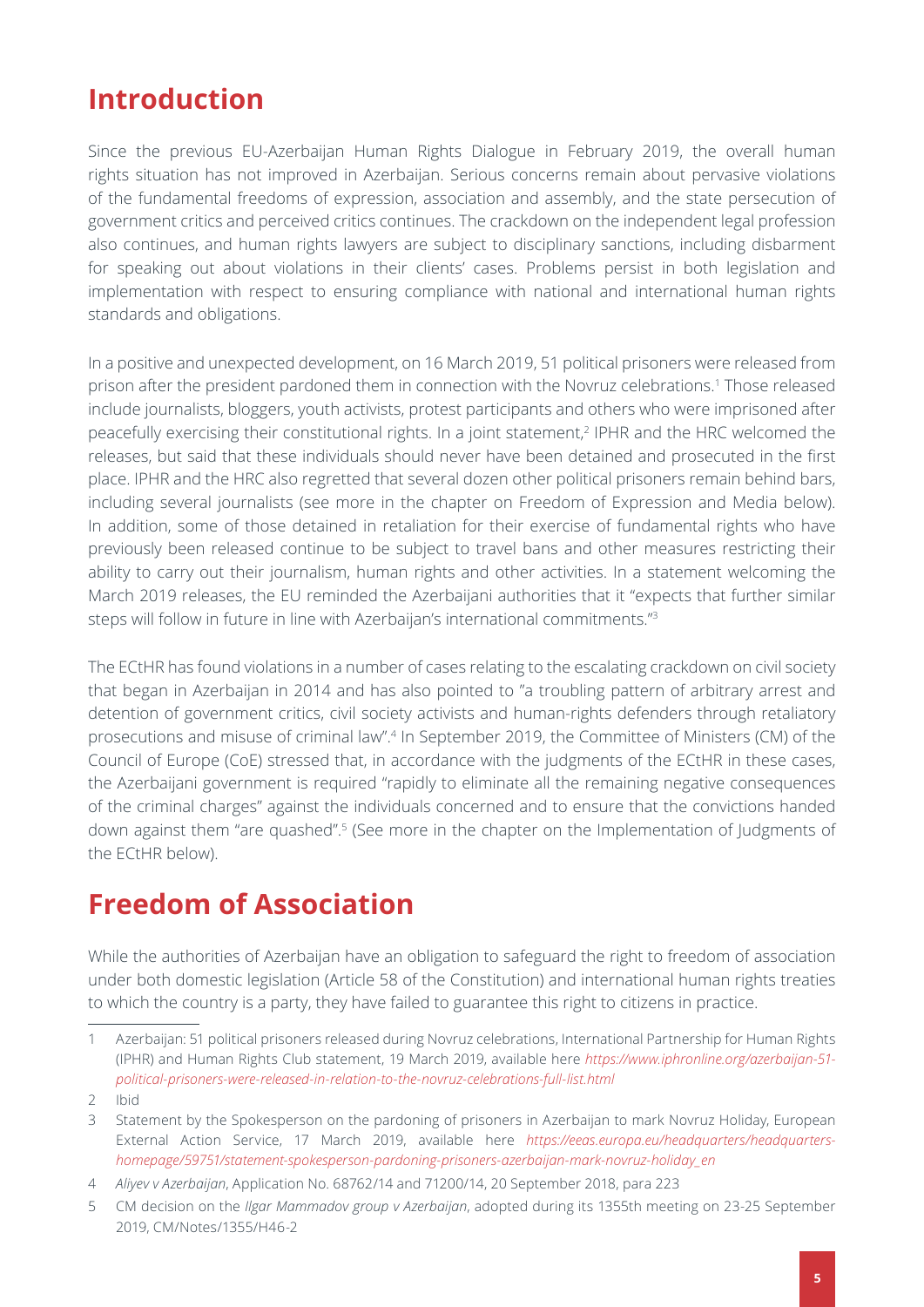<span id="page-5-1"></span>Restrictive legislation limiting the right to freedom of association, which was adopted in 2009 and further amended in 2013-2014, remains in force.<sup>6</sup> This legislation makes it extremely difficult for nongovernmental organizations (NGOs), particularly those working on human rights, to operate in the country – to register as legal entities, to receive grants and financial support and to implement their activities.<sup>7</sup> Further, due to the restrictive legislation, the threat remains of administrative or criminal prosecution of individuals working for NGOs, journalists and anyone critical of government policies.

During the May 2018 Universal Periodic Review (UPR) of Azerbaijan, held under the auspices of the UN Human Rights Council, the Azerbaijani government was recommended, inter alia, to "permit peaceful civic activity", including by "removing undue restrictions to accessing foreign grants and amending laws regarding the registration, operation, and funding of NGOs, in accordance with the recommendations of multilateral institutions".<sup>8</sup> In its responses to the Human Rights Council, the Azerbaijani government did not accept or endorse these recommendations.

### <span id="page-5-0"></span>**REGISTRATION OF NGOS**

According to the law, under the definition of NGO, both public associations and funds are considered.<sup>9</sup> State registration is not compulsory for NGOs in Azerbaijan: they may operate on an informal basis, without such registration. However, in order to acquire legal status, which is needed to undertake many basic NGO operations, they are required to register under the 2003 Law on State Registration and the State Registry of Legal Entities. In particular, having a legal personality is a pre-condition for opening a bank account, receiving funding from donors, renting office space and engaging in court proceedings. Thus, in practice, it is difficult for NGOs to carry out their activities without state registration.

<sup>6</sup> [Opinion on the Law on Non-Governmental Organisations \(Public Associations and Funds\)](https://www.venice.coe.int/webforms/documents/?pdf=CDL-AD(2014)043-e) as amended of the Republic of Azerbaijan, adopted by the Venice Commission at its 101st Plenary Session (Venice, 12-13 December 2014). 10. On 15 February 2013, the Parliament of the Republic of Azerbaijan adopted new amendments to the Law on NGOs, introducing a new provision on Donations and Grants (Article 24-1), as well as to the Law on Grants and the Code of Administrative Offences. The amendments entered into force on 12 March 2013 upon their publication in the official journal. 11. Another set of amendments to the Law on NGOs, as well as to the Law on Grants, the Law on Registration and the Code of Administrative Offences was adopted by Parliament on 17 December 2013. The amendments entered into force on 3 February 2014, upon their publication in the official journal. 12. Finally, a new set of amendments to the Law on NGOs, as well as to the Law on Grants was adopted by Parliament on 17 October 2014. On 14 November 2014, the President signed these amendments and issued two Presidential Decrees on their application.

<sup>7</sup> Report, Key concerns and recommendations on the protection of fundamental rights in Azerbaijan, October 2018 *[https://iphronline.org/wp-content/uploads/2018/10/last-EU\\_Az\\_HR\\_dialogue-updated-11.10.pdf](https://iphronline.org/wp-content/uploads/2018/10/last-EU_Az_HR_dialogue-updated-11.10.pdf)*

<sup>8</sup> Universal Periodic Review - Azerbaijan, available here *https://www.ohchr.org/EN/HRBodies/UPR/Pages/AZindex.aspx*

<sup>9</sup> [Opinion on the Law on Non-Governmental Organisations \(Public Associations and Funds\)](https://www.venice.coe.int/webforms/documents/?pdf=CDL-AD(2014)043-e) as amended of the Republic of Azerbaijan, adopted by the Venice Commission at its 101st Plenary Session (Venice, 12-13 December 2014); 21. The term "NGO" encompasses public associations and funds. 22. "Public association" is defined as "a voluntary, self-governed non-governmental organization, established by the initiative of a number of physical and/ or legal persons, joined on the basis of common interests with purposes, defined in its constituent documents, without mainly aiming at gaining profits and distributing them between its members" (Article 2.1). Public associations under the Law on Non-Governmental Organizations are therefore not identical to public association in the usual meaning of this word, amounting to associations established by public law or with a public aim. They are thus fully covered by the guarantees offered by freedom of association and other human rights and fundamental freedoms. 23. "Fund" is "a non-governmental organization without members, established by one or a number of physical and/ or legal persons based on property contribution, and aiming at social, charitable, cultural, educational or other public interest work" (Article 2.2).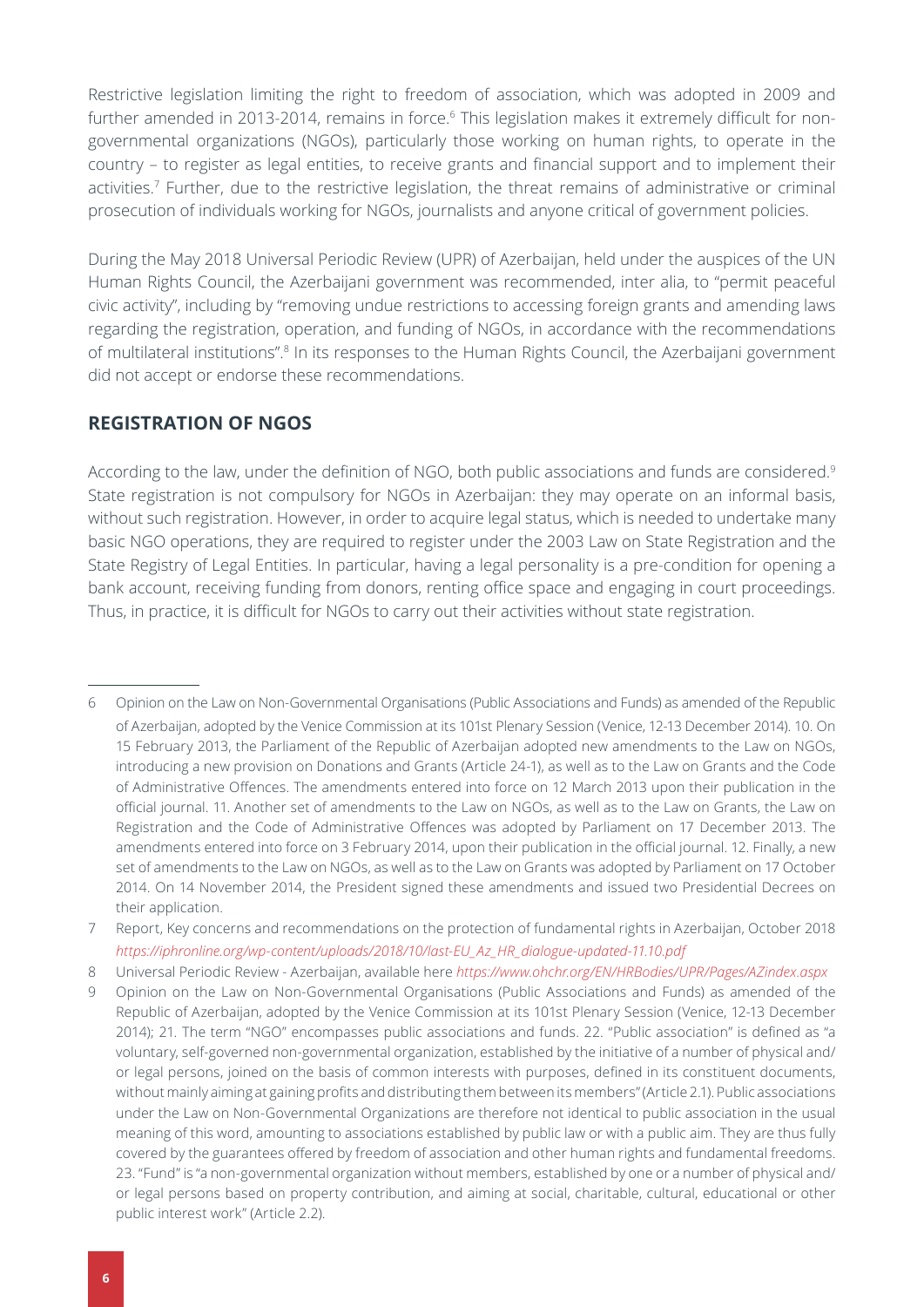<span id="page-6-1"></span>According to the Law on State Registration and State Registry of Legal Entities, an NGO wishing to obtain registration should apply to the Ministry of Justice (MoJ) and submit relevant supporting documents, including the statutes of the organization, its founding document, a document confirming its address and proof that it has paid the required state fee.

The MoJ has repeatedly denied registration to NGOs on arbitrary grounds or returned their application documents due to alleged shortcomings needing to be addressed. In several cases in the last few years, the Ministry has refused to grant registration because the applicants have allegedly failed to submit all required supporting documents. This restrictive practice has resulted in a sharp decrease in the number of applications for registration submitted by NGOs.

The ECtHR has adopted several judgments against Azerbaijan concerning the arbitrary denial of NGO registration. In the most recent ruling, handed down on 25 July 2019, the ECtHR found a violation of Article 11 of the European Convention on Human Rights (which protects the right to freedom of association) because of the repeated refusal of the authorities to register the HRC.<sup>10</sup> The ECtHR ordered the state party to pay financial compensation to the applicants. On the basis of this judgment, in November 2019, the HRC applied for registration again, and its application remains pending before the MoJ.

For branches and representative offices of foreign NGOs, it is obligatory to obtain state registration in order to operate lawfully in Azerbaijan. In this case, registration requires the conclusion of an agreement between the representative office and the MoJ, which provides an additional obstacle to the registration of foreign organizations.

## <span id="page-6-0"></span>**ACCESS TO FUNDING FOR NGOS**

A number of legislative amendments adopted in Azerbaijan in recent years have seriously undermined the financial independence and sustainability of NGOs by curtailing their access to funding.

Amendments to the Law on Grants, adopted on 17 October 2014, as well as a subsequent regulation of the Cabinet of Ministers, adopted on 22 October 2015 introduced new stringent requirements concerning the provision of grants to NGOs in Azerbaijan that resulted in a significant decrease in the number of grant-making organizations operating in the country. According to these provisions, foreign legal entities may only provide financial support to NGOs in the country after obtaining government approval of the "financial-economic expediency" of the proposed grants, as well as after registering the grants with the MoJ.<sup>11</sup> Moreover, even if the donor organization obtains permission to provide a grant, there are additional requirements that must be met before the recipient NGO can access the funding. In particular, an NGO must register the grant agreement with the MoJ. The NGO must also submit a request to this body to register any sub-grant agreements with a third party.<sup>12</sup> Both grant agreements and any sub-grant agreements should be submitted to the MoJ for registration within 30

<sup>10</sup> *Jafarov and Others v Azerbaijan*, Application no. 27309/14, 25 July 2019.

<sup>11</sup> Azerbaijani Law on Grants, article 2.5; Regulation of the Cabinet of Ministers on "Rules to obtain the right to provide grants in the territory of Azerbaijan Republic by foreign donors, 22 October 2015, available here *http://e-qanun.az/ framework/31488*

<sup>12</sup> Article 1.5 of the Cabinet of Ministers Decision on Approval of rules of registration of grant agreements (decisions) of 5 June 2015.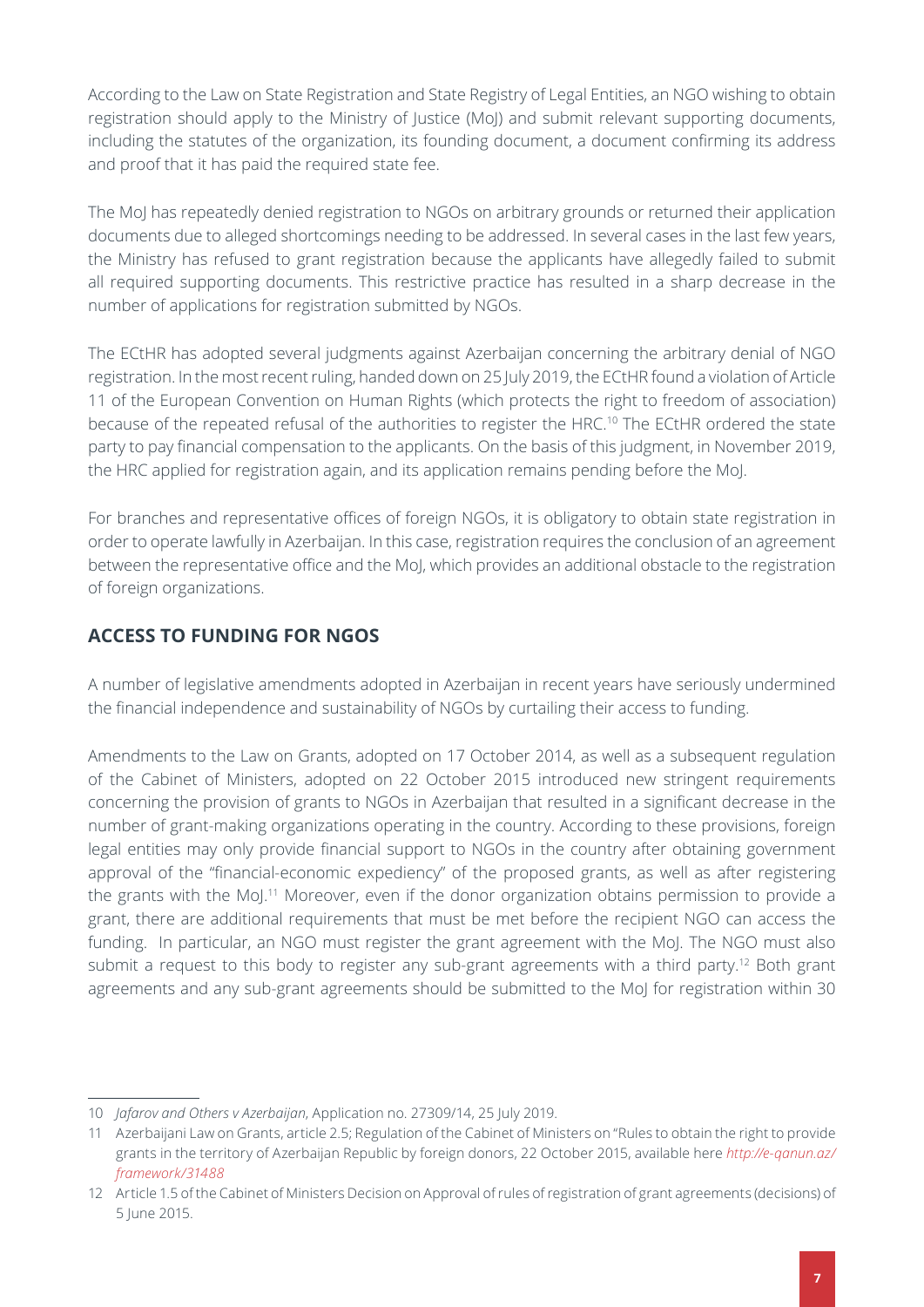<span id="page-7-1"></span>days following the signature of the agreement.<sup>13</sup> Non-compliance with these requirements could result in the suspension of NGO activities and financial penalties.<sup>14</sup> According to the Code of Administrative Offences, responsible individuals may be fined up to 2500 AZN (EUR 1300) and legal entities up to 7000 AZN (EUR 3300) for the failure to submit a grant agreement to the MoJ for registration. In addition, bank or other financial operations relating to grants cannot be carried out unless the registration requirements have been complied with in full. We are not aware of any instances of donor organizations successfully obtaining registration from the MoJ to provide grants to human rights organizations in Azerbaijan since the application of these rules began in 2015. As a result, Azerbaijani human rights organizations have been deprived of essential financial support that they need to function properly and exercise their right to freedom of association.

In its 15 December 2014 opinion on the Law on non-governmental organizations (public associations and funds) as amended, of the Republic of Azerbaijan the Venice Commission criticized the provisions on NGO grants. The Commission stated that "the cumulative effect of those stringent requirements, in addition to the wide discretion given to the executive authorities regarding the registration, operation and funding of NGOs, is likely to have a chilling effect on the civil society, especially on those associations that are devoted to key issues such as human rights, democracy and the rule of law."15

On 11 January 2017, the Cabinet of Ministers adopted amendments to the rules on the registration of foreign grants, for the stated purpose of simplifying the procedure of registering and obtaining permission to use grants. These regulations, which do not have the force of law, allow both donors and grant recipients to request permission from the Ministry of Finance (MoF) for donors to issue grants and shorten the periods for the consideration of requests to the MoJ to register grants from 15 to 7 days.<sup>16</sup> However, these changes did not address the most problematic requirements in place, including the requirements for donors to obtain permission to issue grants and for NGOs to register grant agreements in the first place. There is also no publicly available information on the implementation of the amended rules or the number of NGOs that have benefited from them.

### <span id="page-7-0"></span>**REPORTING REQUIREMENTS FOR NGOS**

In accordance with the Azerbaijani Law on Non-governmental organizations (Article 29) and the Law on accounting registry (Articles 13 and 14), NGOs are subject to excessive reporting requirements: they are required to provide quarterly reports to the Tax Agency, the Social Protection Fund and the State Statistical Committee, as well as annual reports to the Tax Agency, the Social Protection Fund and the MoF. This creates a heavy administrative burden on NGOs and many of them experience difficulties in meeting these reporting obligations. NGOs that fail to comply with the reporting requirements, similar to other applicable requirements, risk penalties, including substantial fines or the suspension or closure of their activities.

<sup>13</sup> The Ministry of Justice should register grant agreements within 15 days following the receipt of necessary documents for the registration, but in case additional documents are required by the Ministry, this period can be prolonged for extra 15 days. The Ministry has power to reject registration and the law stipulates that in case of rejection on registration, given grants cannot be used by recipients.

<sup>14</sup> Law on Non-governmental organizations (public unions and foundations), 13 June 2000, Article 31, available here *<http://www.e-qanun.az/framework/511>*

<sup>15</sup> Ibid 6

<sup>16</sup> Decision of the Cabinet of Ministers on approving the Rules of Registration of grant agreements (decisions), 5 June 2015, available here *<http://www.e-qanun.az/framework/30212>* and Decision of the Cabinet of Ministers on approving the Rule on obtaining the right for foreign donors to provide grants in the territory of the Republic of Azerbaijan, 22 October 2015, available here *<http://www.e-qanun.az/framework/31488>*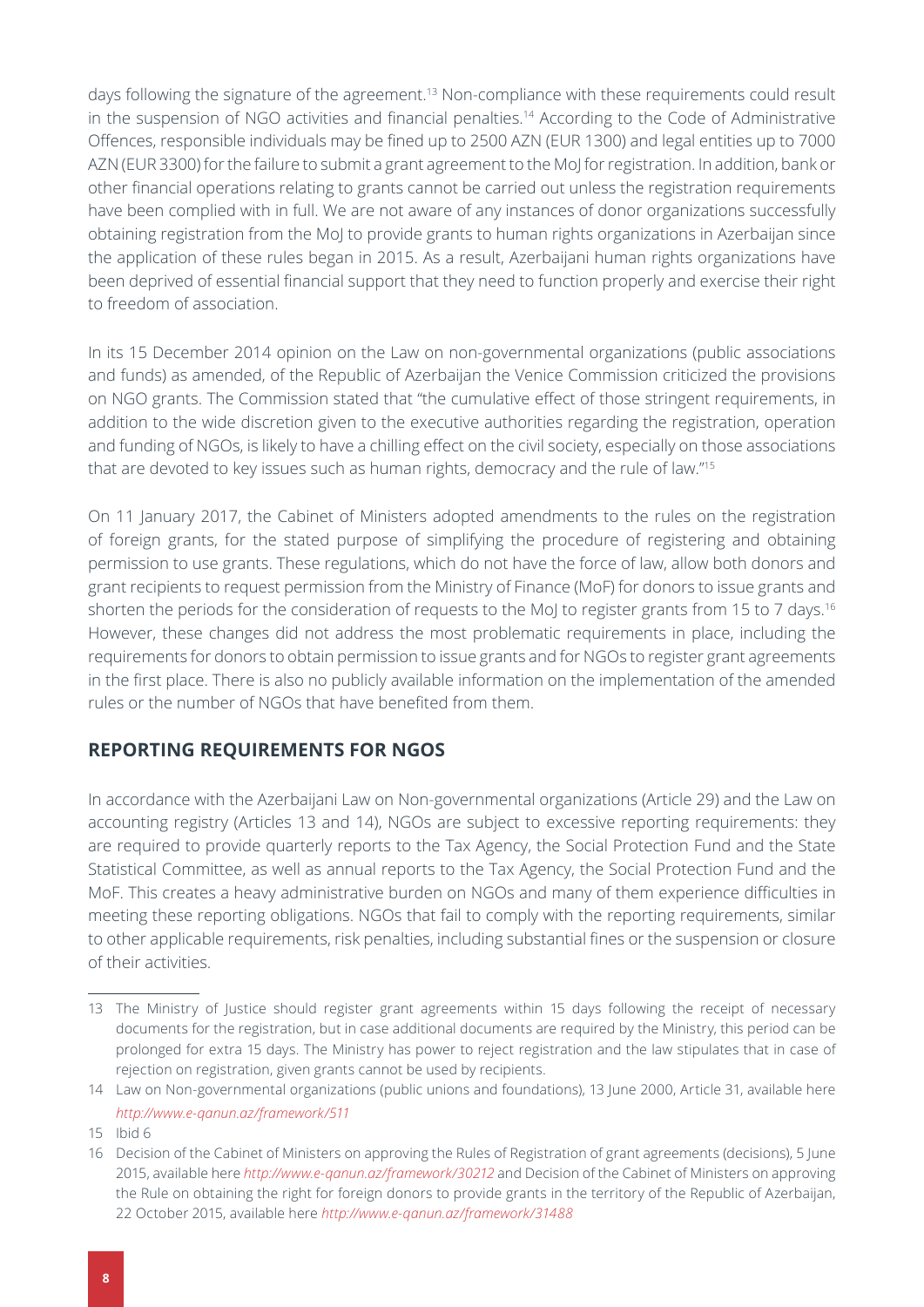### <span id="page-8-1"></span><span id="page-8-0"></span>**HARASSMENT OF CIVIL SOCIETY LEADERS**

Several Azerbaijani NGO leaders and other prominent civil society representatives continue to face obstacles in their daily human rights work. The convictions and criminal records of Intigam Aliyev, Khadija Ismayil, Anar Mammadli, Rasul Jafarov and others remain in place, although the Committee of Ministers of the CoE has repeatedly called on the Azerbaijani authorities to quash and delete them as part of the implementation of judgments of the ECtHR (see more details below).<sup>17</sup> The 2014 joint criminal investigation against several domestic and foreign NGOs, which led to the imprisonment of leading civil society activists, has not been closed to date.18 In addition to hampering their ongoing work, the convictions and criminal records impede the ability of these individuals to exercise their civil and political rights, such as the right to stand for elections or to take a Bar exam to become qualified lawyers. The bank accounts of some of the NGO leaders affected, as well as their organizations, remain frozen and some of them are subject to travel bans (see more on travel bans in the chapter on Freedom of Expression and Media). For example, a travel ban arbitrarily and automatically imposed on Intigam Aliyev, Chair of the Legal Education Society, upon his conditional release from custody on 28 March 2016 remains in force. In addition, on 29 December 2019, Sumgayit City Court imposed a new travel ban on Aliyev, because of the alleged failure of his NGO to pay a tax debt from 2011-2014. The ban was imposed at the request of the Baku City Local Revenues Head Department of the Ministry of Taxes, which did not provide any detailed information explaining the basis for the alleged tax evasion, nor did it enclose any supporting evidence. Aliyev considers this decision to be a continuation of the authorities' retaliation against him because of his human rights activities.

Smear campaigns against NGO leaders also continue. For example, on 19 April 2019, the governmentrun website *<https://azvision.az/>* published an article discrediting Akif Gurbanov, the Chair of the Institute for Democratic Initiatives. The article accused him of embezzling grants and deceiving international donor organizations that support his NGO. Following the publication of this article, Gurbanov broadcast live on social media networks to disprove the allegations, including by showing documents of his property and income.

### <span id="page-8-2"></span>**RECOMMENDATIONS**

### **The Azerbaijani authorities should:**

- Bring legislation and regulations affecting NGOs into compliance with international human rights standards, in accordance with the recommendations of the Venice Commission and other international human rights bodies, as well as relevant judgments of the ECtHR (see more on the last point in the chapter on Implementation of Judgments of the European Court of Human Rights). Measures to this end should include, in particular, simplifying the legal framework for NGO and grant registration, abolishing the excessively harsh penalties for violations of various requirements relating to NGO operation and activities; and allowing both domestic and foreign NGOs to operate without compulsory government registration and interference, and simplifying reporting obligations;
- Refrain from criminalizing and defaming peaceful and legitimate activities of independent civil society organizations and activists; take all necessary measures to remove all burdensome and

<sup>17</sup> Ibid 5, also CM decision on the *Ilgar Mammadov group v Azerbaijan*, adopted during its 1362th meeting on 3-5 December 2019.

<sup>18</sup> IPHR Report: Justice Behind Bars: the Persecution of Civil Society in Azerbaijan, 1 December 2015, available *[here](https://iphronline.org/wp-content/uploads/2015/12/Azerbaijan-Justice-Behind-Bars-December-2015.pdf)*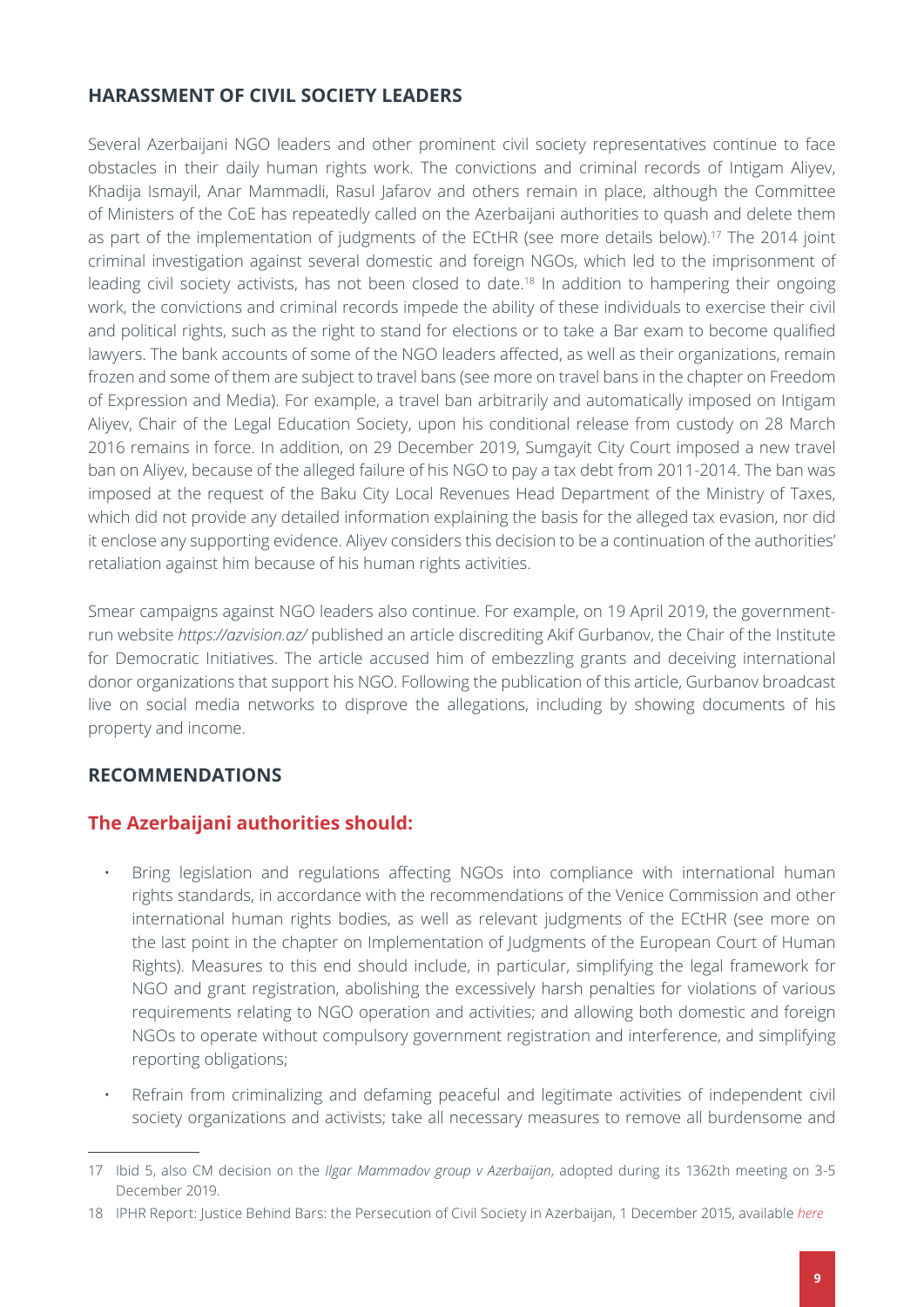<span id="page-9-1"></span>disproportionate administrative or legal obstacles for individuals and organizations to be able to operate fully in the country; rescind travel bans imposed in this context and unblock bank accounts of civil society leaders;

• Fully cooperate with the CM of the Council of Europe on implementation of the ECtHR judgments relating to human rights defenders and NGO leaders (see also the chapter on Implementation of Judgments of the ECtHR).

# <span id="page-9-0"></span>**Freedom of Peaceful Assembly**

The year 2019 proved challenging for those wishing to gather for peaceful protests on political and socioeconomic issues in Azerbaijan. Local executive authorities arbitrarily restricted freedom of assembly, including by prohibiting the conduct of peaceful assemblies in some cases.

Article 5 of the Law on Freedom of Assembly of Azerbaijan requires the organizers of assemblies to provide written advance notice to the relevant executive body. This should, as a rule, be done at least five days in advance written notice. However, if justification is provided, a shorter notice period may be acceptable. Written notifications should include information, among others, about the date, time and planned venue or route of the assembly, the approximate number of participants, the objectives of the gathering and the organizers' contact information.

Even though the Law on Freedom of Assembly does not require obtaining permission for gatherings, in practice executive bodies and police interpret the requirement to provide advance notice to this end. Although article 7 of the Law states that "no restrictions shall be placed on the exercise of the right to freedom of assembly other than such as are prescribed by law and are necessary in a democratic society in the interests of national security or public safety […]", it sets out restrictions that go beyond these requirements. For example, it allows the prohibition of assemblies in the vicinity of state and government buildings.19

In an example of how the authorities arbitrarily prohibited assemblies, Baku city authorities refused to allow the National Council of Democratic Forces (NDCF, also known as Milli Shura) – an alliance of opposition parties - to conduct a peaceful rally in the capital on 5 May 2019. As is common practice, police used disproportionate force when dispersing peaceful rallies and arbitrarily detained, harassed and intimidated protesters prior to or during protests.<sup>20</sup> While most protesters who were detained were eventually released without charge, others were convicted of administrative offences and fined or locked up for up to several weeks. Many of those detained during peaceful rallies reported facing torture and ill-treatment while in custody.

After police violently dispersed two peaceful protests held in Baku and detained dozens of participants in October 2019 (see more below), a group of Azerbaijani civil society representatives appealed to the international community to urge the Azerbaijani authorities to grant access to detention facilities for

<sup>19</sup> The Law states that assemblies may be prohibited in the vicinity (within 200 meters) of the following buildings: the Milli Madjlis of the Republic of Azerbaijan, Ali Madjlis of the Nakhchivan Autonomous Republic; the Presidential Palace, the Presidential residence, the Cabinet of Ministers of the Republic of Azerbaijan, the Cabinet of Ministers of the Nakhchivan Autonomous Republic, bodies of central, city and regional executive power; as well as the Constitutional Court, the Supreme Court, Courts of Appeal of the Republic of Azerbaijan, and the Supreme Court of the Nakhchivan Autonomous Republic.

<sup>20</sup> Human Rights Watch, World Report 2020, available here *[https://www.hrw.org/world-report/2020/country-chapters/](https://www.hrw.org/world-report/2020/country-chapters/azerbaijan) [azerbaijan](https://www.hrw.org/world-report/2020/country-chapters/azerbaijan)*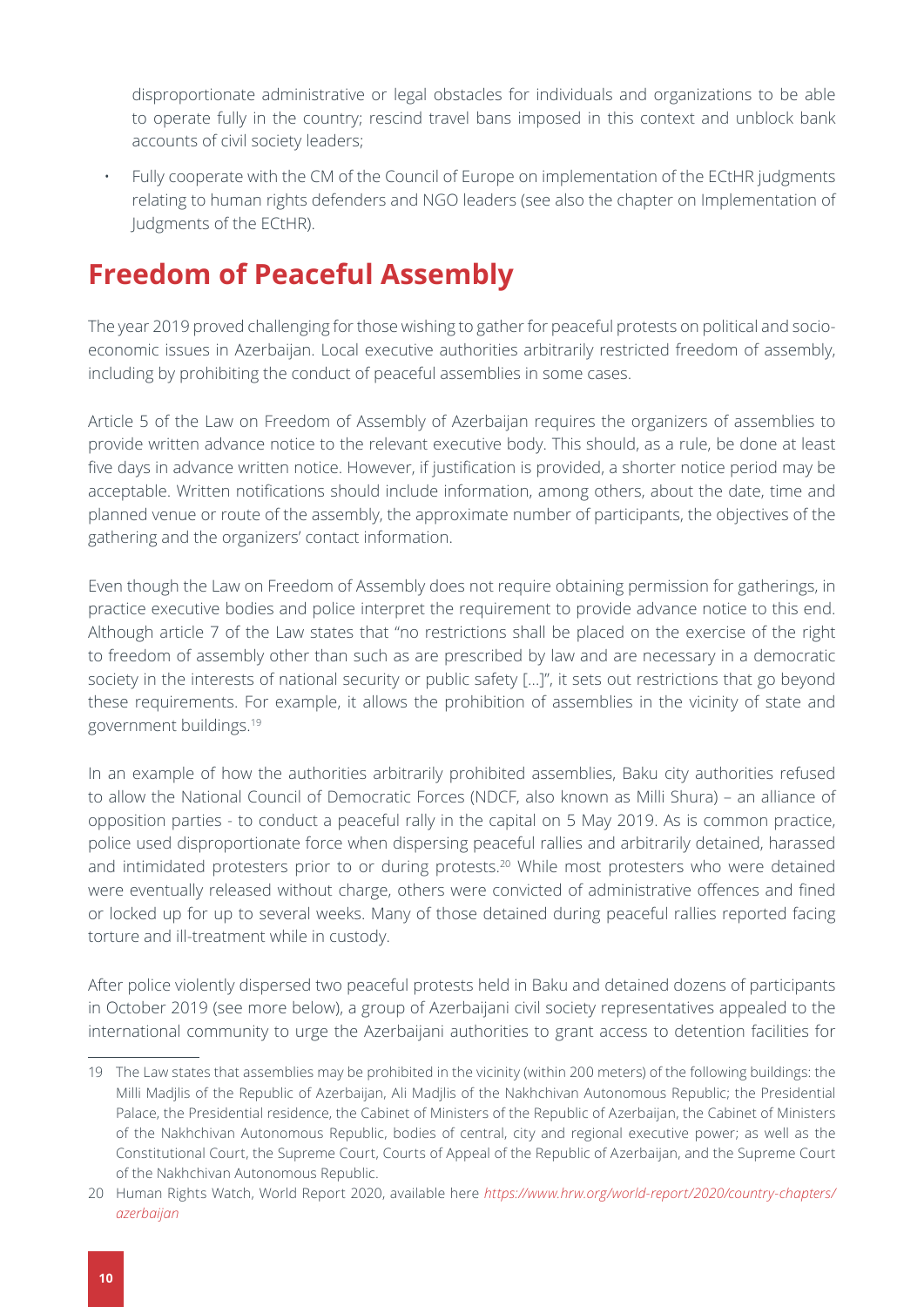independent monitors and to ensure full, impartial and independent investigations into the allegations of excessive use of force by police during rallies.21

The examples below highlight the concerns described above. The information has been provided by the HRC and its partners on the ground who monitor and document violations related to the conduct of peaceful assemblies:

- On 6 January 2019, a group of young people gathered outside the Baku Appeal Court to protest against the additional trumped-up charges initiated against blogger **Mehman Huseynov**, who risked having his prison term prolonged (see more on his case in the chapter on Freedom of Expression). The protesters were rounded up by police and fined or sentenced to detention of 20-25 days under article 513.1 of Azerbaijan's Code on Administrative Offences (which concerns violations of the rules for organizing and conducting assemblies).<sup>22</sup> On 11 January 2019, Alizamin Salayev (arrested for 25 days) and Tariyel Malikzade (arrested for 20 days) – both of whom are members of the Salyan regional division of Azerbaijani Popular Front Party - were detained when holding a similar rally in support of Mehman Huseynov and sentenced under the same article of the Code on Administrative Offences.
- The National Council of Democratic Forces held a peaceful rally in Baku on 19 January 2019, calling on the authorities to free political prisoners. A number of young activists were placed under administrative detention by police prior to the rally. Most of them were released without charge, but two activists were given administrative arrests.23 In addition, nine activists were detained during the rally and subsequently convicted on charges of allegedly resisting the orders of the police under article 535.1 of the Code on Administrative Offences. They were sentenced to detention for periods ranging from 10 to 30 days.<sup>24</sup>
- Prior to the 19 January rally, police warned activists not to participate in any demonstration in the coming days. In addition, police detained some activists both before and after the rally and allegedly fabricated administrative cases against them on charges of resisting the police or minor hooliganism, based on which the activists were sentenced to administrative detention for different periods of time. For example, **Elvin Abdullayev**, a member of the Musavat Party and a former political prisoner who participated in the 19 January rally, was sentenced to 25 days of administrative detention on charges of resisting the police (under article 535.1 of the Code on Administrative Offences) on 23 January 2019.
- On 22 January 2019, **Rajab Rajabov**, who is a member of the Council of the opposition Republican Alternative Party (ReAl), participated in a rally held at the Sport-Health Center stadium in Baku's Yasamal district to protest against the imprisonment of blogger Mehman Huseynov

<sup>21</sup> APPEAL of Azerbaijani civil society activists and representatives to the UN Committee Against Torture and European Committee for the Prevention of Torture and Inhuman or Degrading Treatment or Punishment on the cases of politically motivated torture in Azerbaijan, October 2019, available here *[https://www.nhc.no/content/](https://www.nhc.no/content/uploads/2019/10/AZ-CSO-Appeal-07112019.pdf) [uploads/2019/10/AZ-CSO-Appeal-07112019.pdf](https://www.nhc.no/content/uploads/2019/10/AZ-CSO-Appeal-07112019.pdf)* 

<sup>22</sup> Mete Turksoy was sentenced to 25 days of detention, and Ismayil Nadirli and Goshgar Ahmadov to 20 days of detention. The other participants were fined: Bakhtiyar Mammadov, Orkhan Mammadov, Elchin Rahimzade were fined 400 AZM (some 205 EUR); and Yashar Khaspoladov 450 AZM (some 230 EUR).

<sup>23</sup> Ilham Huseyn for 60 days and Seymur Hazi for 30 days.

<sup>24</sup> Those convicted include: Head of the Nizami regional branch of the Azerbaijani Popular Front Party (APFP), Pasha Umudov and member of APFP Sabunchu regional branch member Namig Abbasaliyev (30 days' of detention); APFP Narimanov regional branch member Elshan Tahmazov (23 days' detention); APFP Youth Committee head Emil Salimov, APFP Supreme Council member Nijat Abdullayev, APFP Youth Committee member Nijat Nizamov and APFP Presidium member Sagif Gurbanov (20 days' detention); APFP Saatli regional branch member Kamran Amirov (17 days' of detention); and APFP Nasimi regional branch head assistant Farid Asadov (10 days' of detention).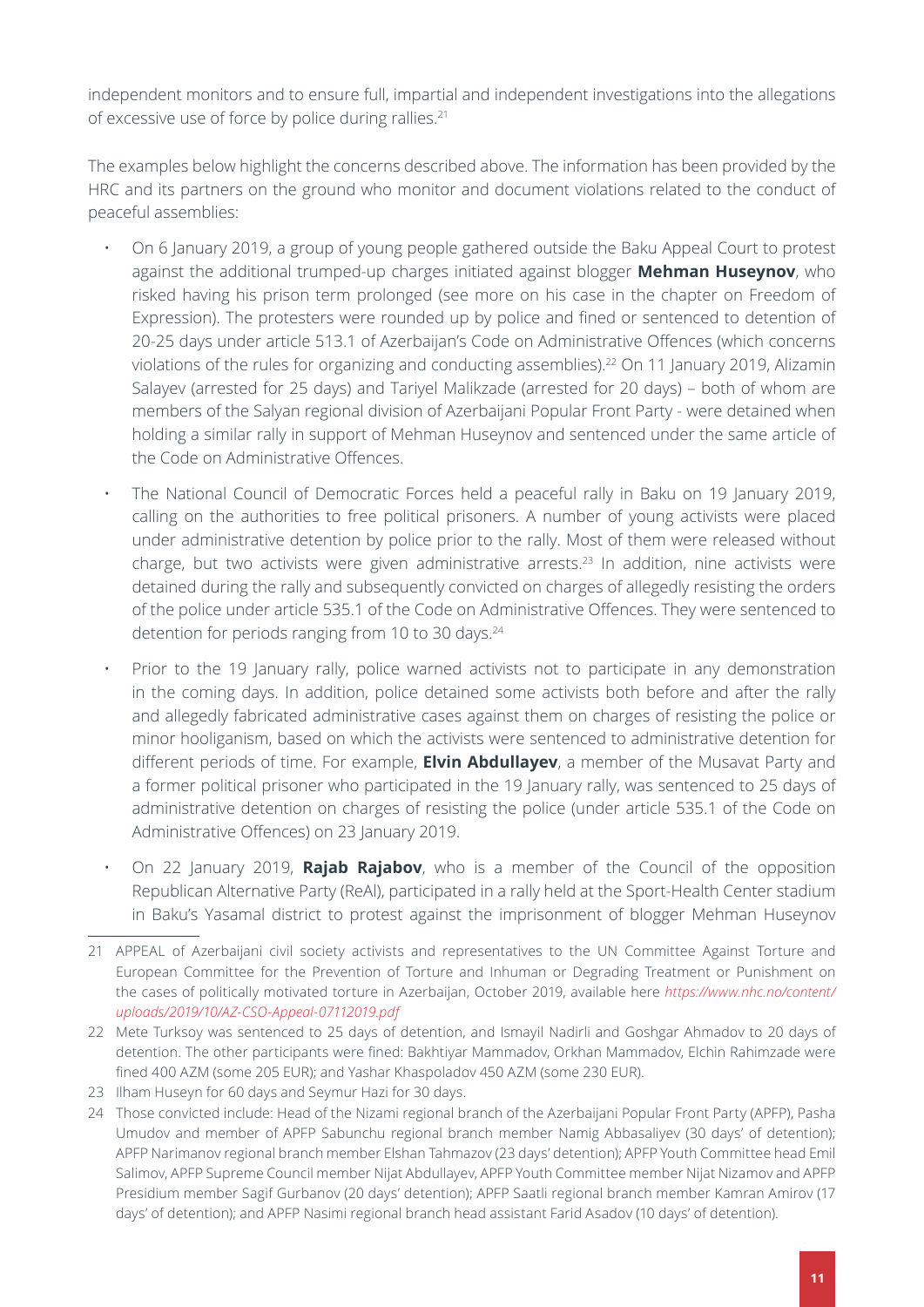and other journalists and activists. After the rally, the police in the Tartar region where Rajabov lives summoned him for interrogation and questioned him about his reasons for participating in the rally, his political affiliations, his co-participants in the rally and his family members. He was warned not to participate in opposition rallies again. Rajabov's close friends and family members were also warned by police.

- On 8 March 2019, police forcefully dispersed a peaceful rally organized by women's rights groups at the "Free Woman" monument in Baku. In addition to being ill-treated by police during the forceful dispersal of the protest, the participants were physically attacked by a group of older women who appeared to have been specifically recruited for this purpose by police. No investigation in to police violence has been launched.
- On 7 May 2019, parents of individuals detained as part of the so-called Ganja events held a peaceful rally in front of the presidential administration building in Baku, demanding the release of these prisoners.<sup>25</sup> Police forcefully dispersed the rally and detained some of the demonstrators, who were, however, later released without charge.
- In mid-November 2019, IPHR deployed a team of monitors to investigate the alleged use of excessive force against peaceful demonstrators in Baku, Azerbaijan, on 19-20 October 2019. On those dates, police violently dispersed two peaceful protests held in the city and detained dozens of participants. The NCDF organized the protest on 19 October, which called for the release of political prisoners, as well as for free and fair elections. Among those detained that day was the leader of the opposition Popular Front Party, Ali Karimli, and several other opposition activists. A group of women's rights activists organized the demonstration on 20 October, dubbed the 'March for Women', to protest against endemic domestic violence and the government's unwillingness to adequately address this issue. Those detained during this protest included some 20 civil society leaders, mostly women. During the IPHR-led mission, lawyers and civil society activists collected testimonies from victims of police abuse in connection with the two peaceful protests. IPHR plans to publish and disseminate a report on the findings of the mission in early 2020. In a statement issued on 19 October 2019, the EU noted the excessive use of force and the detention of protesters and called on the Azerbaijani authorities to investigate these cases and release the protesters who remained in detention.26
	- In an example of the mounting pressure on opposition political parties, some 20 local police officers prevented a meeting of the opposition Musavat party from taking place in the city of Zagatala on 25 May 2019 by blocking access to the planned meeting venue (the house of the father of party leader Arif Hajili). Police briefly detained two party members, **Mustafa Aghayev** and **Veysel Aghayev** and reportedly intimidated, **Gulagha Aslanli**, head of the party's Central Executive Office who travelled to Zagatala from Baku to participate in the meeting. The police officers present sought to justify their actions by saying that the organizers of the meeting would have had to obtain permission from the authorities for the meeting.

<sup>25</sup> Eurasianet, Azerbaijan: One year on, Ganja events remain unexplained, [Durna Safarova](https://eurasianet.org/people/durna-safarova), Aug 26, 2019, available *[here](https://eurasianet.org/azerbaijan-one-year-on-ganja-events-remain-unexplained).*

<sup>26</sup> European External Actions Service, Statement by the Spokesperson on the latest developments in Azerbaijan, Brussels, 19 October 2019, available *[here](https://eeas.europa.eu/headquarters/headquarters-homepage/69107/statement-spokesperson-latest-developments-azerbaijan_en).*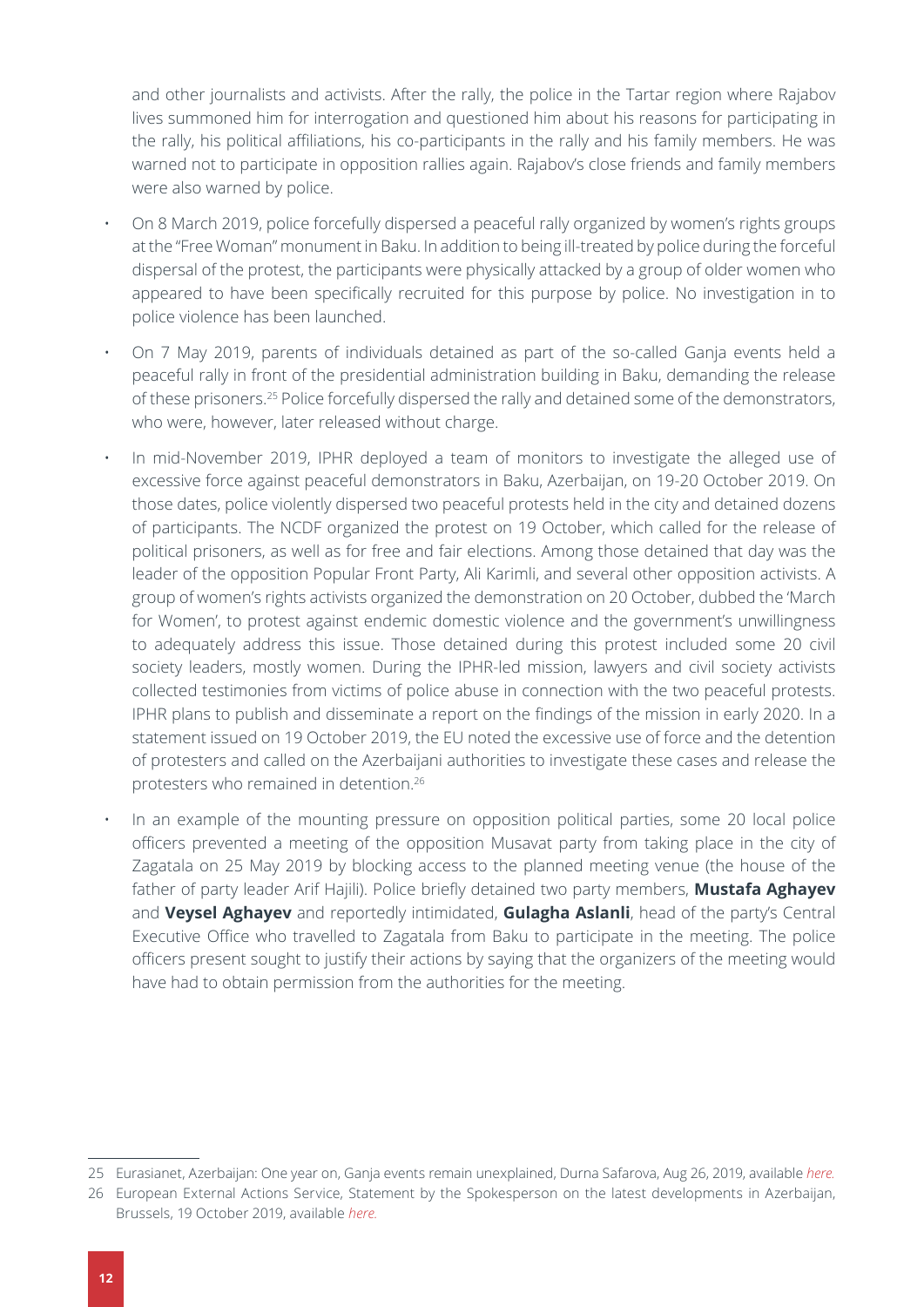### <span id="page-12-1"></span><span id="page-12-0"></span>**RECOMMENDATIONS**

### **The Azerbaijani government should:**

- Respect the right to freedom of peaceful assembly and refrain from restricting this right in ways that are not compatible with its obligations under international law, including the European Convention on Human Rights;
- Ensure thorough, impartial and independent investigations into all allegations of the excessive use of force against peaceful protesters by police and hold accountable those responsible for the use of disproportionate force, unlawful detentions and torture and ill-treatment of detained protesters.

# <span id="page-12-2"></span>**Freedom of Media and Expression**

The climate for media and free speech in Azerbaijan is extremely repressive. This is illustrated by the fact that Azerbaijan was ranked 166<sup>th</sup> among 180 countries in the 2019 World Press Freedom Index published by Reporters without Borders, down three places from 2018.<sup>27</sup>

### <span id="page-12-3"></span>**HARASSMENT OF JOURNALISTS**

Journalists who report critically about those in power continue to be subjected to harassment, including trumped-up charges and arbitrary travel bans.

In the December 2019 report issued following her visit to Azerbaijan on 8-12 July 2019, Council of Europe Commissioner for Human Rights Dunja Mijatovic noted that "journalists and social media activists, who had expressed dissent or criticism of the authorities, are continuously detained or imprisoned in Azerbaijan on a variety of charges."28 She called on the Azerbaijani authorities to release all those detained because of the views they expressed and to fully execute all judgments issued by the ECtHR relating to the arbitrary application of criminal legislation to restrict freedom of expression in the country.29 The Commissioner also noted that "dozens of journalists, lawyers, and political activists and human rights defenders are banned from leaving the country, in circumstances which give rise to justifiable doubts about the lawfulness of such travel bans." She called on the Azerbaijani authorities to refrain from imposing "arbitrary or disproportionate" travel bans and to "lift immediately" those which are in contradiction with the right to leave the country.

During the 2018 UPR, the Azerbaijani government was recommended to "repeal the recent legislation that restricts freedoms of expression, peaceful assembly and association, and ensure a safe environment for journalists, activists and human rights defenders".30

As of January 2020, five journalists and bloggers (**Araz Guliyev**, **Seymur Hazi**, **Elchin Ismayilli**, **Afgan Mukhtarli** and **Ziya Asadli**) remained in prison on trumped-up criminal charges. Afgan Mukhtarli, who

<sup>27</sup> Reporters without Borders, Press Freedom Index 2019, available here *<https://rsf.org/en/azerbaijan>*

<sup>28</sup> Commissioner for Human Rights of the Council of Europe, Dunja Mijatovic, Report following her visit to Azerbaijan from 8 to 12 July 2019, available here *[https://rm.coe.int/report-on-the-visit-to-azerbaijan-from-8-to-12-july-2019-by](https://rm.coe.int/report-on-the-visit-to-azerbaijan-from-8-to-12-july-2019-by-dunja-mija/168098e108)[dunja-mija/168098e108](https://rm.coe.int/report-on-the-visit-to-azerbaijan-from-8-to-12-july-2019-by-dunja-mija/168098e108)*

<sup>29</sup> The implementation of these cases is reviewed as Mahmudov and Agazade group of cases by the Committee of Ministers. More information on these cases available *here.*

<sup>30</sup> Universal Periodic Review, Azerbaijan, May 2018, available *[here.](https://www.ohchr.org/EN/HRBodies/UPR/Pages/AZindex.aspx)*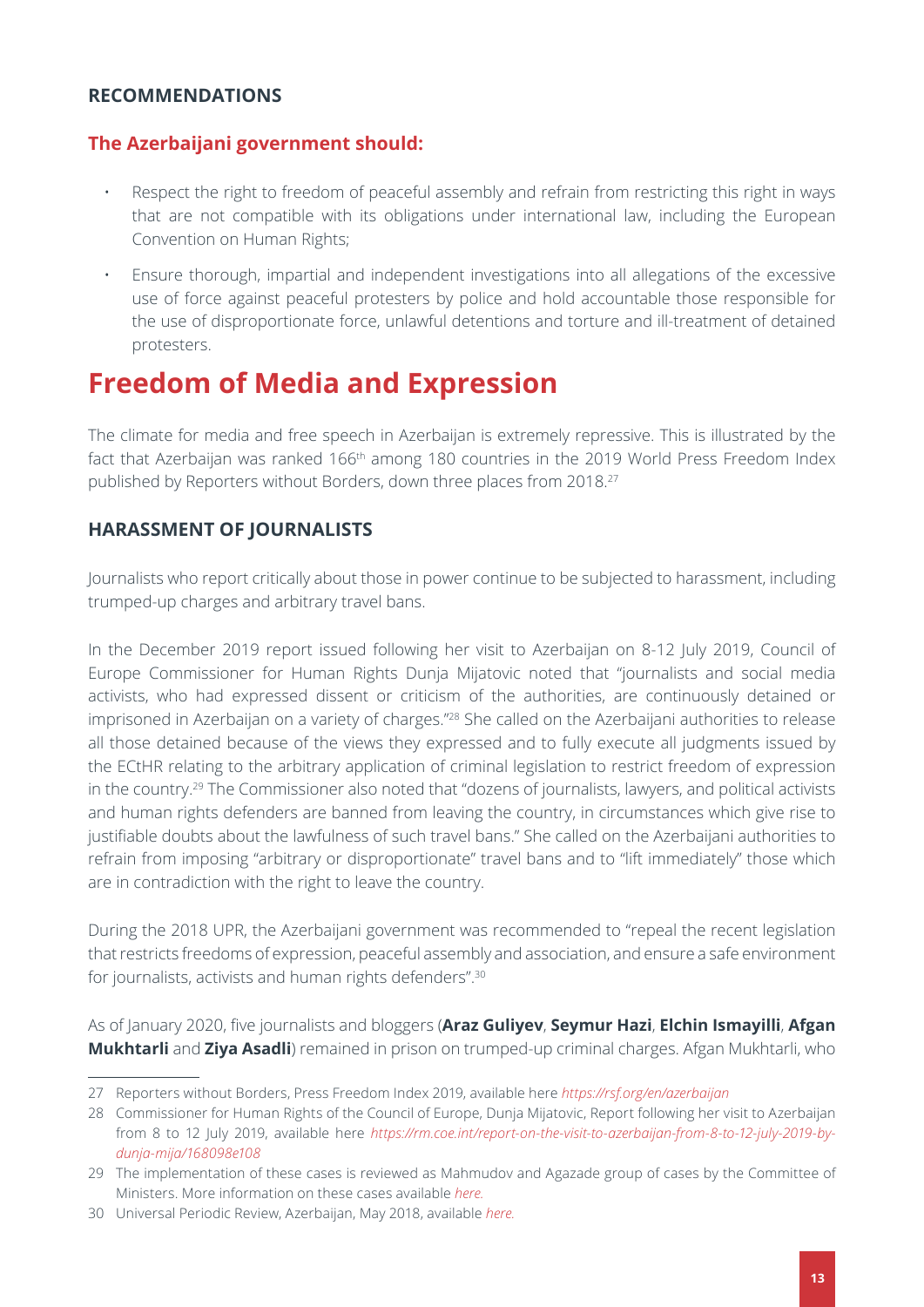<span id="page-13-1"></span>was abducted in Tbilisi, Georgia in May 2017 and thereafter transferred to Azerbaijan and imprisoned there, continues to serve a six-year prison sentence on charges of illegal border crossing, smuggling and violently resisting a law enforcement official. Prior to his detention, Mukhtarli wrote about issues such as corruption and the crackdown on human rights NGOs for local and international media outlets.

As already mentioned above, as a result of a presidential pardon, over 50 political prisoners, including a number of journalists and bloggers were released from prison in March 2019. Among them were journalists **Nijat Aliyev**, **Fikrat Faramazoghlu** and **Murad Adilov**, blogger **Rashad Ramazanov** and satirical writer **Tofig Hasanli**. 31 While this development was welcome, the released prisoners were not acquitted of the charges of which they had been convicted.

**Mehman Huseynov**, blogger and head of the Institute of Reporters' Freedom and Safety was released from prison on 2 March 2019 after serving fully a two-year sentence on slander charges, which were brought against him after he accused police of abducting and beating him. His release was preceded by an attempt by the authorities to prolong his prison sentence on trumped-up charges of allegedly disobeying the orders of prison staff in December 2018. Following a domestic and international outcry, including a protest in his support in Baku and the adoption of a resolution by the European Parliament in January 2019 calling for his release, the new charges were not pursued and Huseynov was released following the expiration of his original prison sentence.32 The travel bans against journalists **Khadija Ismayil**, **Shahveled Chobanoglu**, **Mustafa Hajibayli**, **Aziz Orujov**, **Anar Mammadov** remained in place at the beginning of 2020.33

#### <span id="page-13-0"></span>**WEBSITE BLOCKING**

No independent or opposition print media are currently able to operate in Azerbaijan, and all TV channels and radio stations remain under strict government control. The Turan online media outlet is among a few independent media outlets accessible in the country, while a number of independent and opposition news websites continue to be blocked there.

Since May 2017, over 20 websites have been blocked in Azerbaijan, including those of Radio Free Europe/ Radio Liberty (RFE/RL) and its Azerbaijani service, Azadliq Radio; Azadliq Newspaper (independent of Azadliq Radio), Meydan TV; Turan TV; and Azerbaijan Saati (Azerbaijan Hour). The measures to block these websites followed the adoption of amendments to the legislation regulating the internet, which were approved by the President in March and April 2017. These amendments created new powers for the government (in particular, the Ministry of Transport, Communications and High Technology) and domestic courts to block websites allegedly containing 'prohibited material' such as information considered to pose a danger to the state or society.<sup>34</sup> As of early 2020, none of the websites had been able to effectively challenge the measures in the domestic courts and, thus, they remain blocked in the country.

<sup>31</sup> Azerbaijan: 51 political prisoners released during Novruz celebrations, International Partnership for Human Rights (IPHR) and Human Rights Club statement, 19 March 2019, available here *[https://www.iphronline.org/azerbaijan-51](https://www.iphronline.org/azerbaijan-51-political-prisoners-were-released-in-relation-to-the-novruz-celebrations-full-list.html) [political-prisoners-were-released-in-relation-to-the-novruz-celebrations-full-list.html](https://www.iphronline.org/azerbaijan-51-political-prisoners-were-released-in-relation-to-the-novruz-celebrations-full-list.html)*

<sup>32</sup> European Parliament resolution of 17 January 2019 on Azerbaijan, notably the case of Mehman Huseynov [\(2019/2511\(RSP\)](http://www.europarl.europa.eu/oeil/popups/ficheprocedure.do?lang=en&reference=2019/2511(RSP))), available here *[https://www.europarl.europa.eu/doceo/document/TA-8-2019-0033\\_EN.html](https://www.europarl.europa.eu/doceo/document/TA-8-2019-0033_EN.html)*

<sup>33</sup> On 11 February 2020, Baku Court of Appeals annulled the conviction of Aziz Orujov. This could mean that his travel ban will be automatically annulled. However, due to the short time between this decision and publication of this report the authors of this report are not able to establish how in practice this will be implemented and whether Aziz Orujov will be allowed to leave the country if he wishes to.

<sup>34</sup> Amendments to the Information, Information Technologies and Protection of Information Act (Chapter III-I), 19 March 2019; Amendments to the Code of Civil Procedure (Chapter 40-6), 20 April 2017.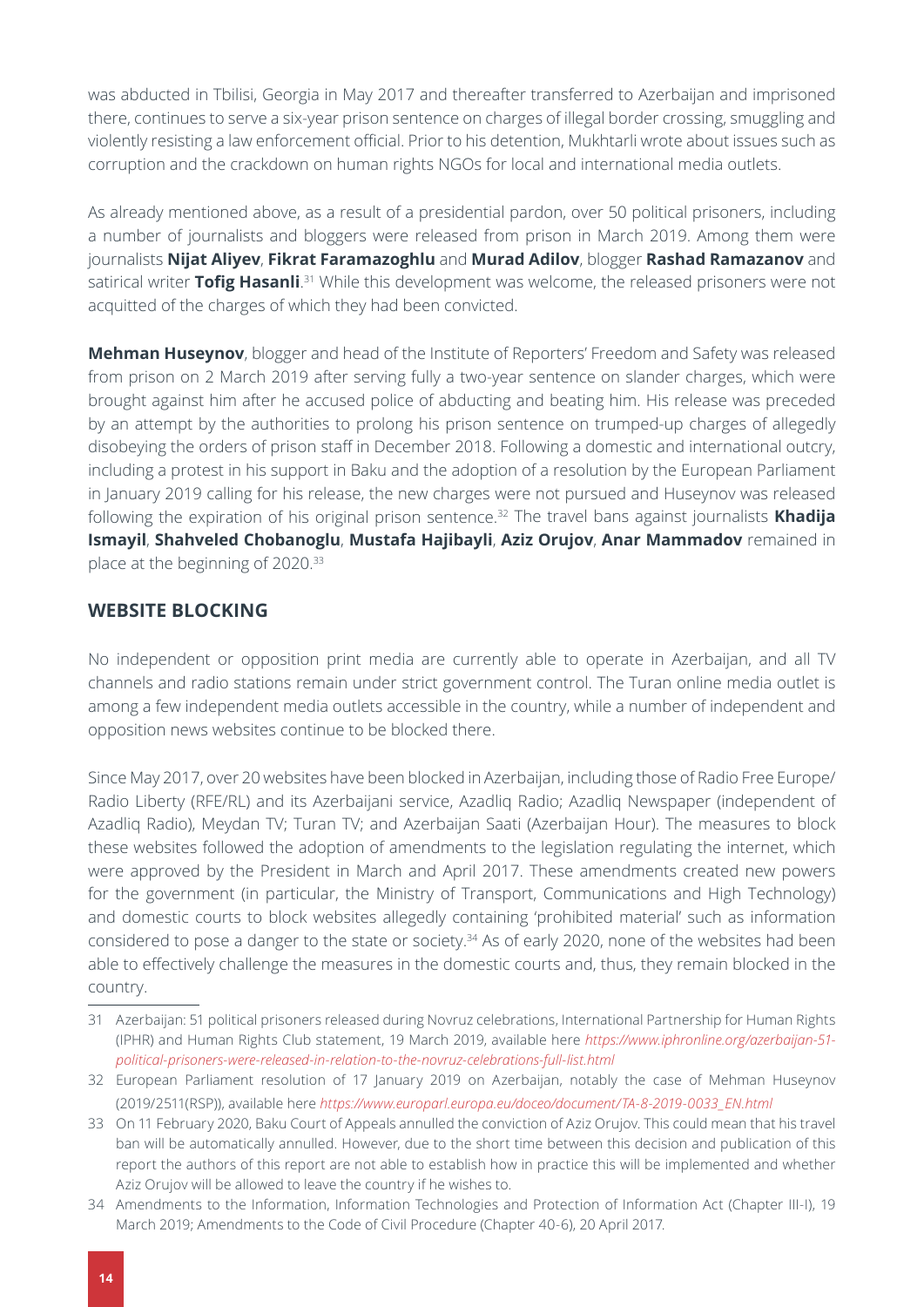<span id="page-14-1"></span>On 26 September 2019, the ECtHR decided to grant priority to the examination of the applications of Meydan TV, Azadliq.Info, Turan TV and Azerbaijan Saati challenging the blocking and started the examination of the case.<sup>35</sup>

Among the other websites blocked since May 2017, based on a decision by court following a petition from the Ministry of Transport, Communications and High Technology, are the sites of the Organized Crime and Corruption Reporting Unit (OCCPR), abzas.net, onyektiv.tv and others. In addition, since 8 April 2019, access to the independent news site Arqument.az has been blocked in the country. According to the head of the news site, no explanation for this measure was provided by the Ministry of Transport, Communications and High Technology, which initiated the blocking.

In the December 2019 report on her July 2019 visit to Azerbaijan, Council of Europe Commissioner for Human Rights Dunja Mijatovic called on the authorities to "bring the legislation and practice affecting Internet freedom in line with European standards", stressing that the blocking of websites is "an extreme measure which may hamper the right to access information."36 During the 2018 UPR, calls were also made for the Azerbaijani government to end the blocking of independent and opposition websites.<sup>37</sup>

### <span id="page-14-0"></span>**RECOMMENDATIONS**

### **The Azerbaijani government should:**

- Implement the recommendations pertaining to freedom of expression made by the Council of Europe Commissioner for Human Rights following her visit to Azerbaijan, including by releasing all individuals detained because of the views they expressed; fully executing all judgments issued by the ECtHR relating to the arbitrary application of criminal legislation to restrict freedom of expression; refraining from imposing arbitrary or disproportionate travel bans and immediately lifting such bans in place; and bringing the legislation and practice on internet freedom in to line with European standards;
- Stop blocking independent and opposition news sites in retaliation for their publication of information critical of those in power and enable independent and opposition media outlets to resume their operations in the country.

# <span id="page-14-2"></span>**Crackdown on the Independent Legal Profession in Azerbaijan**

The legal profession is under great pressure in Azerbaijan. Independent lawyers taking on human rights or otherwise "politically sensitive" cases have been targeted by means of various sanctions leading to their disbarment or the suspension of their licences, the initiation of, or threats of disciplinary proceedings, and other repercussions for their work. Most disciplinary proceedings against lawyers have been initiated in response to their exercise of the right to freedom of expression: for publicising human rights violations perpetrated against their clients in detention or for disclosing instances of the

<sup>35</sup> AZADLIG.INFO and others against Azerbaijan, Application No. 36589/17, communicated to the Government on 20 September 2019; EHRAC news 'European Court: Azerbaijani Government has case to answer over blocking of news websites, 10 October 2019, available *[here](http://ehrac.org.uk/news/european-court-azerbaijani-government-has-case-to-answer-over-blocking-of-news-websites/).*

<sup>36</sup> Commissioner for Human Rights of the Council of Europe, Dunja Mijatovic, Report following her visit to Azerbaijan from 8 to 12 July 2019, available *[here.](https://rm.coe.int/report-on-the-visit-to-azerbaijan-from-8-to-12-july-2019-by-dunja-mija/168098e108)*

<sup>37</sup> Universal Periodic Review, 2018 Azerbaijan, available *[here.](https://www.ohchr.org/EN/HRBodies/UPR/Pages/AZindex.aspx)*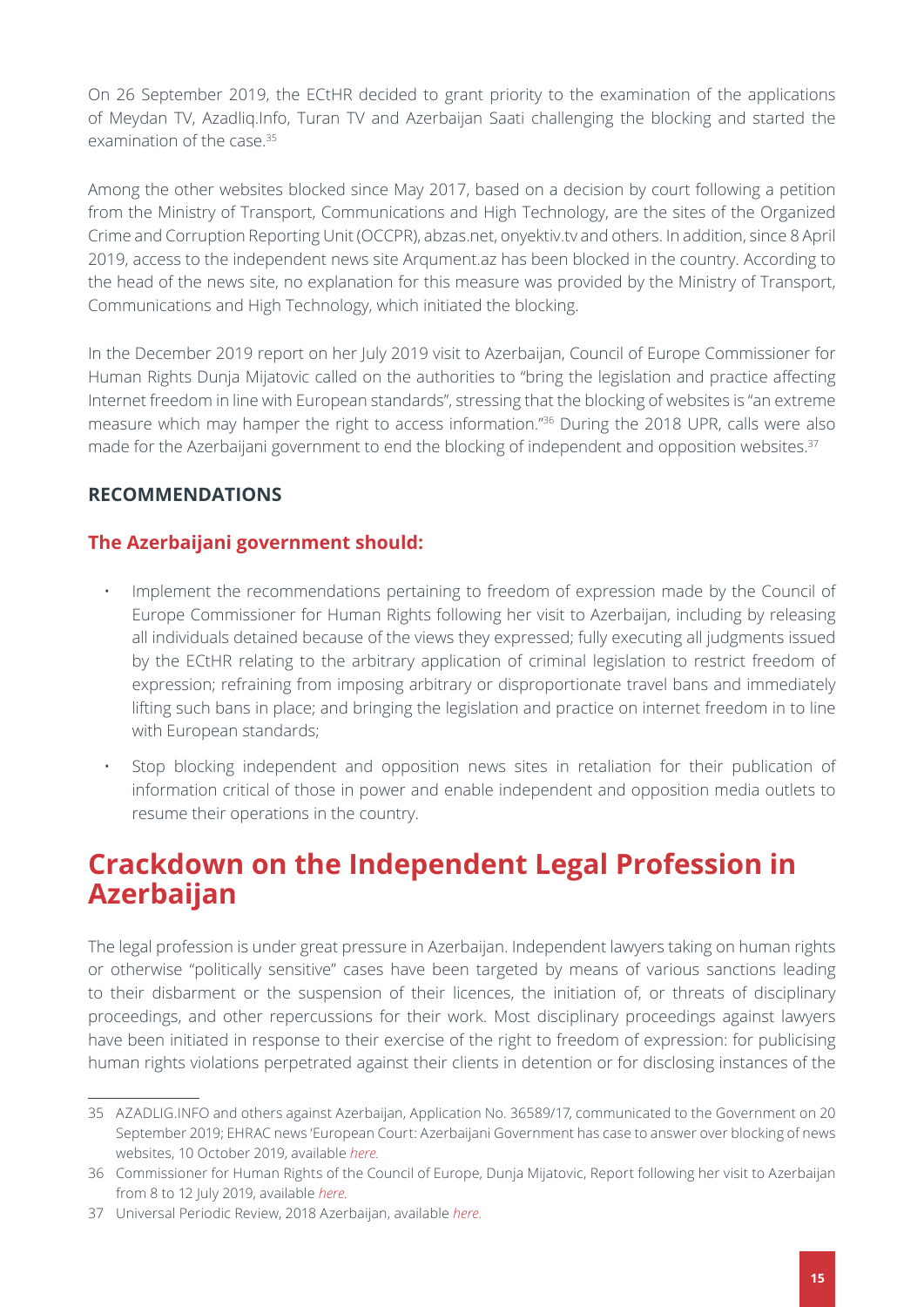abusive administration of justice in their clients' cases. As a result of such persecution over two dozen lawyers have been deprived of the opportunity to practice their profession since 2005. In recent years, the number of such cases has greatly increased.<sup>38</sup>

Among the most recent disbarment cases is the case of human rights lawyer **Yalchin Imanov** who was indefinitely disbarred by the Ganja Administrative Economic Court on 22 February 2019 because of comments he made to the media about the torture of his client in the high security Gobustan prison.39 On 8 August 2017, when contacted by several media outlets, Imanov told them that his client Abbas Huseynov had alleged been severely tortured by prison officials and that he himself had seen bruises all over his client's body. As a result, the Prison Service requested the Azerbaijani Bar Association (ABA) to take disciplinary measures against Imanov for allegedly aiming "to cast a shadow over the work and reputation of state structures" and "to cause disorder [and] tension among some groups of the society". His licence was suspended by the ABA on 20 November 2017, pending a court decision on his disbarment. Fifteen months later, he was disbarred by the Ganja court on the basis of the request from the ABA, which claimed that he had damaged "the honour, dignity and business reputation" of the Prison Service by providing information to the media about the alleged torture of his client. The lawyer's appeals to the authorities to investigate the torture allegations have not been addressed to date.

On 27 November 2019, the ABA made a decision to suspend the licence of Azerbaijani human rights lawyer **Shahla Humbatova** and to seek her disbarment from the court on the basis of a complaint from a past client and the alleged failure to pay several months of Bar membership fees.40 Humbatova dismisses the accusations from her client and considers such measures disproportionate and retaliatory for her human rights defence work, particularly in the above mentioned Ganja case where she acted as the lead defence lawyer. Lawyer **Irada Javadova** is awaiting a court decision on the ABA's request for her disbarment based on a complaint from one of her clients, who allegedly stated that Javadova wrote a public letter about her case without her consent and without having a notarized power of attorney. On 11 June 2018, the ABA suspended Javadova's membership and applied to court for her indefinite disbarment. At the beginning of 2020, the ABA's request was still pending before the court.

On 7 December 2019 and on 14 November 2019, the Office of the Prosecutor General submitted complaints to the ABA requesting that disciplinary measures were taken against lawyers **Nemat Kerimli**  and Elchin Sadigov.<sup>41</sup> Both lawyers were accused of disseminating allegedly false information to the public: Kerimli provided comments to the media on the reported ill-treatment by police of Tofiq Yagublu, one of the organisers of the protests on 19 October 2019. The complaint against Sadigov relates to his Facebook post where he shared his personal opinion speculating on the cause of the 29 October car crash that seriously injured and hospitalised the prominent Azerbaijani human rights activist Oktay Gulaliyev. In January 2020, the proceedings against Sadigov were eventually terminated by the ABA.

<sup>38</sup> EHRAC List, Azerbaijani human rights lawyers who have been disbarred, suspended or criminally prosecuted, August 2019 available here *[http://ehrac.org.uk/resources/disbarred-suspended-or-criminally-prosecuted-azerbaijani](http://ehrac.org.uk/resources/disbarred-suspended-or-criminally-prosecuted-azerbaijani-human-rights-lawyers/)[human-rights-lawyers/](http://ehrac.org.uk/resources/disbarred-suspended-or-criminally-prosecuted-azerbaijani-human-rights-lawyers/)*

<sup>39</sup> EHRAC [press release](http://ehrac.org.uk/news/yalchin-imanov-disbarred/?fbclid=IwAR1D2gsv4QLki8f1MoAiYbtAnkYvuYPUqJjnbznZhgYuRZAWKVgxM347vfU), 'Lawyer disbarred for disclosing his client's torture allegations in prison seeks justice from the European Court of Human Rights', 18 July 2019.

<sup>40</sup> Open Letter to the Presidium of the Azerbaijani Bar Association by human rights organisations on 4 December 2019 available here *<https://crd.org/2019/12/04/open-letter-to-the-presidium-of-the-azerbaijani-bar-association/>*

<sup>41</sup> 'Azerbaijani Bar Association Must Cease Harassment of Human Rights Lawyers', Appeal to the Azerbaijani Bar Association by human rights organisations, 12 December 2019, available at *[https://crd.org/2019/12/12/azerbaijani](https://crd.org/2019/12/12/azerbaijani-bar-association-must-cease-harassment-of-human-rights-lawyers/)[bar-association-must-cease-harassment-of-human-rights-lawyers/](https://crd.org/2019/12/12/azerbaijani-bar-association-must-cease-harassment-of-human-rights-lawyers/)*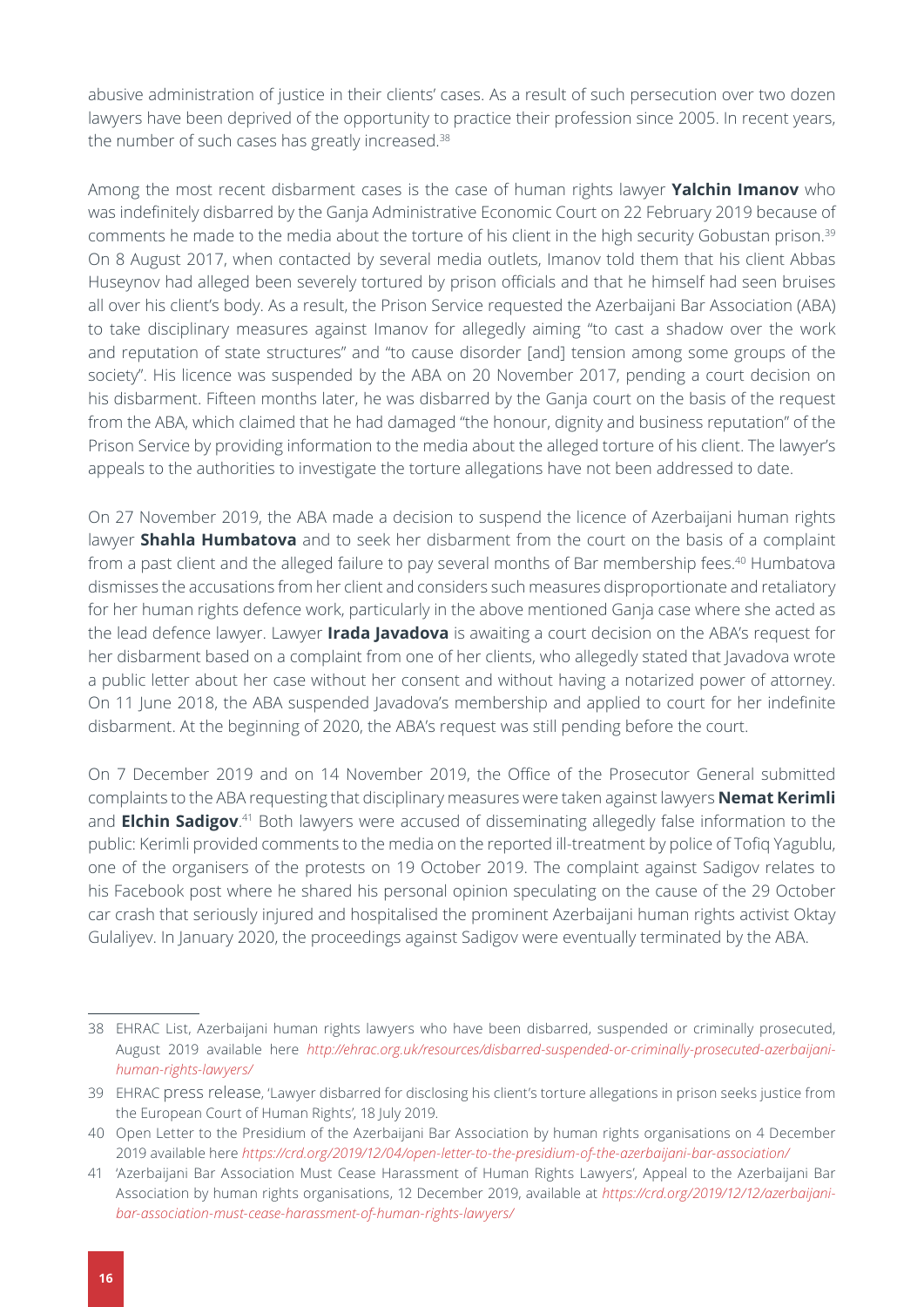On 25 February 2019, lawyer Elchin Sadigov was reprimanded by the ABA following accusations by the Prosecutor General's Office that he had allegedly proposed to his client Yunus Safarov to falsely complain about torture by the investigative authorities. According to Sadigov, the ABA failed to consider the photos and videos published online after his client's arrest, which showed clear and multiple signs of severe beatings on his client's body. On 5 September 2018, the Prosecutor General's Office discharged Sadigov from the criminal proceedings in which he acted as a counsel for the defence of Yunus Safarov.

On 10 September 2019, the ABA suspended the licence of lawyer **Adil Ismayilov** for one year based on accusations of slander made by another lawyer whom Ismayilov publicly criticized for failing to effectively protect the rights of a client whom he himself later represented. The client in question alleged that he was illegally arrested and ill-treated in detention. Ismayilov believes that social media posts in which he criticized the law enforcement agencies prompted the ABA's actions against him. On 24 September 2019, the ABA informed Ismayilov that it had withdrawn its decision. Such actions further demonstrate the arbitrary nature in which disciplinary proceedings are conducted, in the absence of sufficient procedural safeguards.

In May-June 2019, lawyers **Fariz Namazli**, **Shahla Humbatova** and **Elchin Sadigov** were threatened with disciplinary sanctions by the ABA following complaints from the law enforcement agencies in response to their speaking out about the violations of their rights as lawyers or those of their clients (such as the right to unhindered access to a client in detention).

None of the lawyers disbarred prior to 2019, such as **Khalid Bagirov**, **Alayif Hasanov**, **Farhad Mehdiyev**, **Elchin Namazov**, **Aslan Ismayilov** and **Muzaffar Bakhishov**, have been reinstated and are therefore unable to practise as lawyers to date.

Human rights lawyer and Chair of the Legal Education Society (LES) **Intigam Aliyev**, who was prosecuted and convicted by the authorities for his human rights work in 2014, and released in March 2016 after his seven-year prison sentence was changed to a five-year suspended sentence, remains under a travel ban. As a result, he is not able to leave the country to continue his legal advocacy activities or seek necessary medical treatment abroad. Furthermore, on 29 December 2019, he was made subject to a new travel ban on the basis of the alleged failure of his NGO (LES) to pay a tax debt from 2011-2014. In September 2019, the Azerbaijani authorities re-opened his office (which had been sealed after he was arrested in August 2014), and returned documents to him (which had been seized in connection with his arrest). However, his bank accounts and those of LES remain frozen by the authorities.

The continuing repression of human rights lawyers not only effectively eliminates such lawyers from the legal profession, but also deprives many victims of human rights violations of effective legal representation. This pattern has a strong chilling effect on members of the ABA as well as on other prospective human rights lawyers. As is evident from the cases described above, the ABA leadership fails to protect its members against improper interference with their professional activities and status. Instead, the ABA has been used by the authorities as a tool to punish lawyers for legitimately representing their clients in politically sensitive cases. The existing ABA disciplinary procedures fail to ensure that disciplinary cases are examined by an independent and impartial body.

It is of particular concern that disciplinary proceedings are often initiated based on a provision of the ABA's Code of Conduct (adopted on 7 December 2017), which limits the freedom of expression of lawyers by stating that lawyers are not permitted to disseminate: "slanderous and misleading information about the decisions of the Bar Association's bodies, published in the media, social networks and public places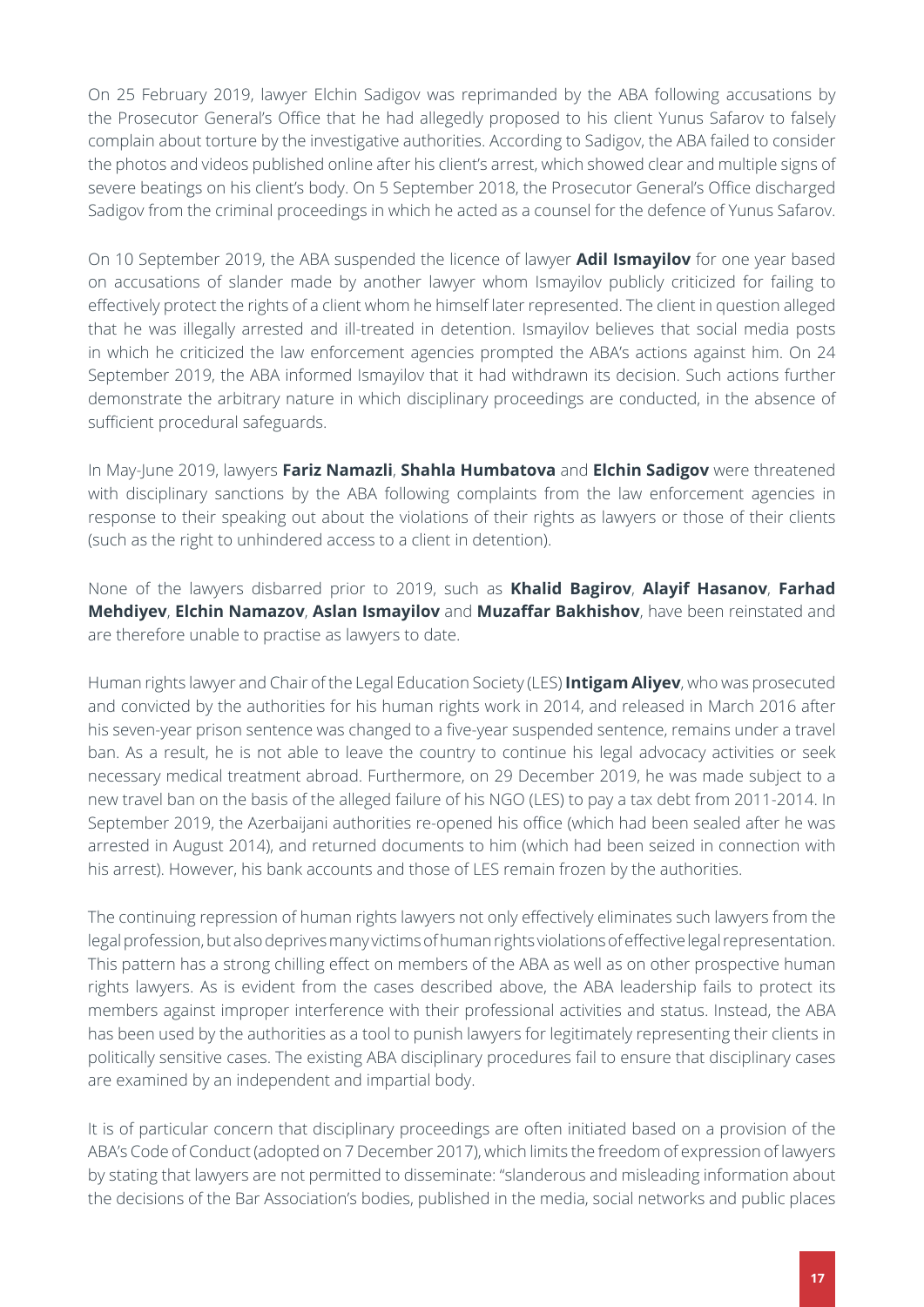that undermine the Association's credibility." This provision, further, states that lawyers "must not allow the spread of groundless, slanderous information about the state, non-state actors or officials and should not engage in non-ethical expressions and behaviours against such actors in the media, social networks and public statements."42 This provision has been applied in an abusive and unwarranted manner against human rights lawyers because of statements they have made publicly denouncing human rights violations perpetrated against their clients or otherwise legitimately exercising their right to freedom of expression.

In the recent report of December 2019 on her visit to Azerbaijan on 8-12 July 2019, Council of Europe Commissioner for Human Rights Dunja Mijatovic expressed concern about "the use of disciplinary measures on improper grounds, such as expressing critical views", as well as "the lack of clear criteria for the imposition of disciplinary sanctions, in particular disbarment".43 She called on the ABA to " strengthen the procedural safeguards to ensure that complaints against lawyers are dealt with through transparent and fair proceedings", "with full respect of the principles and rules laid down in the European Convention on Human Rights". She also recommended that "the Code of Conduct be reviewed, in thorough consultation with lawyers and civil society representatives, to bring it into line with international standards on freedom of expression and ensure that no disciplinary sanctions are applied in retaliation to the legitimate exercise of this freedom".

There are further concerns about the inadequate role that courts play in reviewing disciplinary proceedings, often failing to provide an effective remedy for violations of the rights of lawyers in disbarment processes. Instead, in many disciplinary cases, the courts have upheld the position of the ABA without sufficient assessment or reasoning.

In July 2018, in its report to the European Council, the European Commission and the High Representative of the Union for Foreign Affairs and Security Policy, the European Parliament called on Azerbaijan "to provide support for reform of the judiciary aimed at ensuring its impartiality and independence from the executive and at strengthening the rule of law; in particular, to ensure the independence of legal professionals by removing any undue interference in the work of lawyers, to allow independent practising lawyers to represent clients under the notarised power of attorney and to put an end to the Azerbaijani Bar's arbitrary powers to disbar lawyers and deny admissions of new members."44

The current ABA leadership has continued strengthening the monopoly of the legal profession in Azerbaijan. Further to the 2017 amendments to the Civil and Administrative Codes of Azerbaijan and the Law on Lawyers and Lawyers' Activities, which prohibited non-members of the ABA to practise law in domestic courts, and thus drastically reduced access to justice for the wider population, the ABA has taken further steps to control access to the legal profession. Although the regular Bar examinations held in 2018 and 2019, which led to an increased number of ABA members, are a welcome development as such, serious concerns have been raised over the sufficiency and effectiveness of safeguards to ensure fairness and non-discrimination in the oral part of the examination process. No guidelines exist setting

<sup>42</sup> Code of Conduct of the Members of the Azerbaijan Bar Association adopted by the Conference of the Azerbaijani Bar Association on 07 December 2017.

<sup>43</sup> Commissioner for Human Rights of the Council of Europe, Dunja Mijatovic, Report following her visit to Azerbaijan from 8 to 12 July 2019 available at *[https://rm.coe.int/report-on-the-visit-to-azerbaijan-from-8-to-12-july-2019-by-dunja](https://rm.coe.int/report-on-the-visit-to-azerbaijan-from-8-to-12-july-2019-by-dunja-mija/168098e108)[mija/168098e108](https://rm.coe.int/report-on-the-visit-to-azerbaijan-from-8-to-12-july-2019-by-dunja-mija/168098e108)*

<sup>44</sup> European Parliament recommendation of 4 July 2018 to the Council, the Commission and the Vice-President of the Commission / High Representative of the Union for Foreign Affairs and Security Policy on the negotiations on the EU-Azerbaijan Comprehensive Agreement (2017/2056(INI)), available at *[https://www.europarl.europa.eu/doceo/](https://www.europarl.europa.eu/doceo/document/TA-8-2018-0294_EN.pdf) [document/TA-8-2018-0294\\_EN.pdf](https://www.europarl.europa.eu/doceo/document/TA-8-2018-0294_EN.pdf)*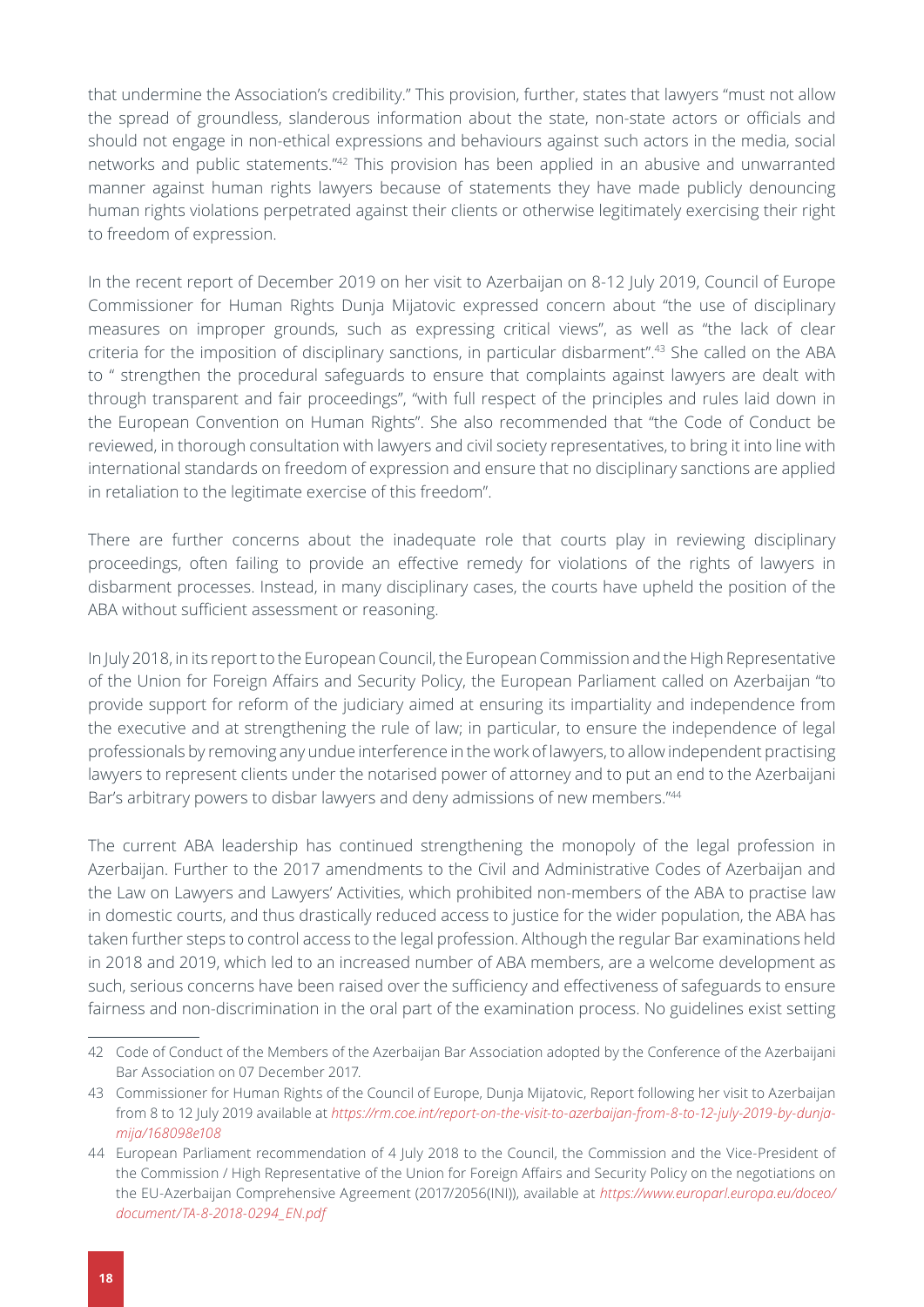<span id="page-18-1"></span>out the criteria, which the panel of examiners should use to objectively assess the knowledge and skills of the person whose qualification is reviewed. This leaves room for arbitrary decisions and makes it possible to use the oral part of the examination as a barrier to prevent independent lawyers, especially those working on human rights issues, from joining the ABA.

## <span id="page-18-0"></span>**RECOMMENDATIONS**

## **The Azerbaijani government and/or the Azerbaijani Bar Association should:**

- Ensure that disciplinary sanctions and other retaliatory measures are not used against independent lawyers as a tool to punish them for their defence work;
- Introduce strong legal and procedural safeguards to ensure the fairness of disciplinary proceedings against lawyers;
- Remove provisions limiting lawyers' freedom of expression from the ABA's Code of Conduct for Lawyers;
- Ensure that licences of lawyers who have been unfairly disbarred are restored, e.g. by having their cases before the domestic courts re-opened and re-examined in line with international fair trial standards;
- Abolish the oral part of the Bar admission examination;
- Simplify access to the ABA to increase the number of qualified lawyers, particularly those in the regions of the country, as the number of lawyers per capita remains very low.

# <span id="page-18-2"></span>**Implementation of Judgments of the European Court of Human Rights**

### <span id="page-18-3"></span>**ECTHR CASES ADDRESSING THE SITUATION OF HUMAN RIGHTS DEFENDERS IN AZERBAIJAN**

Against the background of the widening crackdown on civil society seen in Azerbaijan since 2014, EHRAC and its Azerbaijani partner lawyers have brought a series of applications to the ECtHR on behalf of civil society figures (including human rights NGOs, defenders, lawyers, journalists and activists), challenging the actions taken against them by the Azerbaijani authorities. These actions include the refusal to register NGOs and/or their grants; human rights violations related to arrest, detention and criminal proceedings; detention conditions in violation of the Convention and ill-treatment (including the failure to provide medical care in detention); travel bans; disbarment of human rights lawyers; and defamation proceedings brought against lawyers critical of the law enforcement authorities.

To date, the ECtHR has issued judgments in a number of cases brought by Azerbaijani human rights defenders relating to their arrest and pre-trial detention in 2014, as a part of the civil society crackdown.<sup>45</sup> In the cases of human rights defenders **Rasul Jafarov** and **Intigam Aliyev** (who were represented by EHRAC), and **Anar Mammadli**, the ECtHR found that their arrest and pre-trial detention were unlawful and had no evidential basis. The ECtHR also held that by arresting and detaining the human rights defenders the Azerbaijani authorities aimed to punish them and prevent them from carrying out their

<sup>45</sup> *Rasul Jafarov v Azerbaijan*, Appl. no. 69981/14, 17 March 2016; *Anar Mammadli v Azerbaijan*, Appl. no. 47145/14, 19 April 2018; *Aliyev v Azerbaijan*, Appl. nos. 68762/14 and 71200/14, 20 September 2018.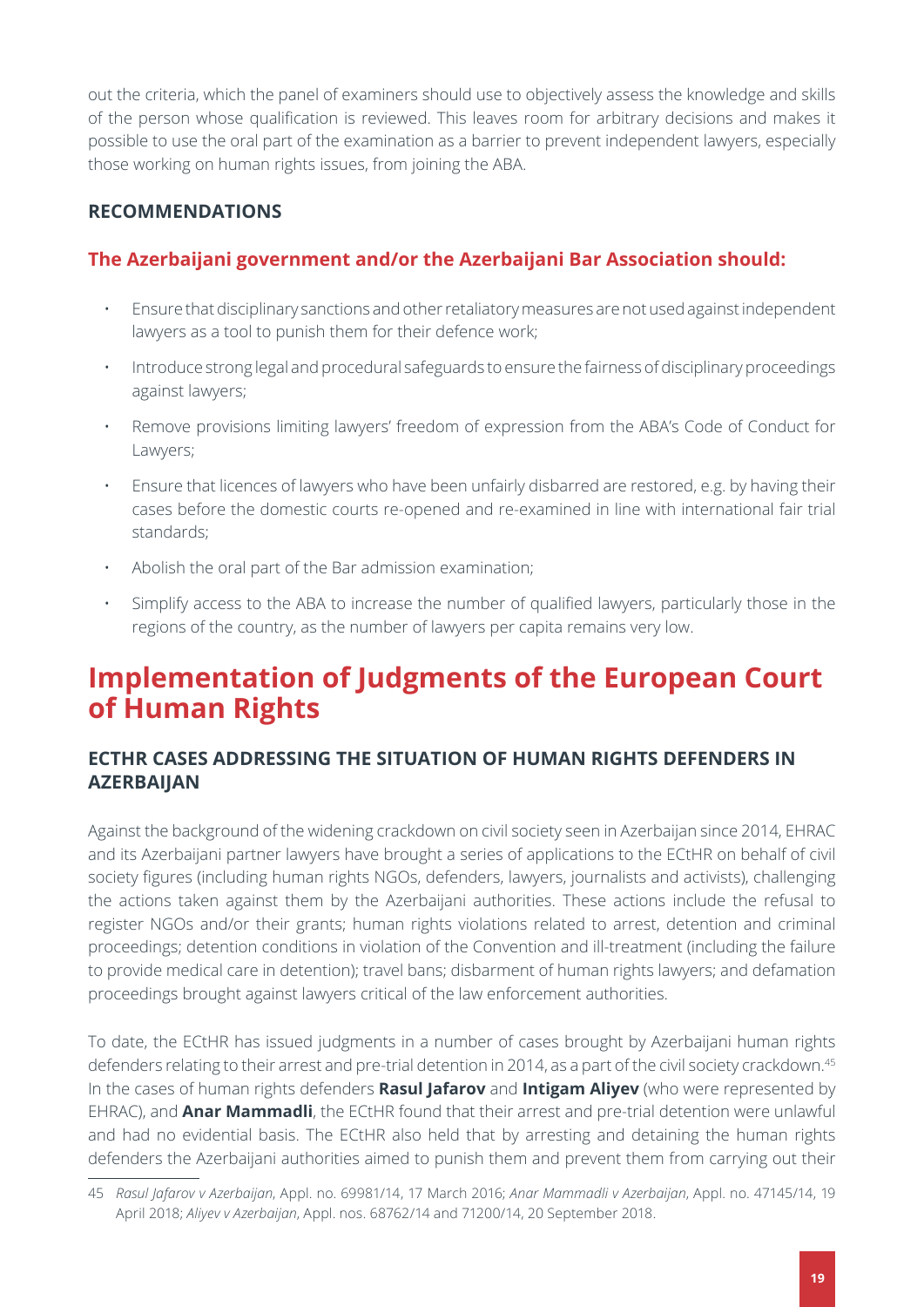<span id="page-19-0"></span>work.46 The ECtHR recognised the existence of "a troubling pattern of arbitrary arrest and detention of government critics, civil society activists and human-rights defenders through retaliatory prosecutions and misuse of criminal law in defiance of the rule of law" in Azerbaijan. It directed the Azerbaijani government, "as a matter of priority" to take measures to ensure "the protection of critics of the government, civil society activists and human-rights defenders against arbitrary arrest and detention" and to ensure "the eradication of retaliatory prosecutions and misuse of criminal law against this group of individuals and the nonrepetition of similar practices in the future" (Aliyev, para 226).

In the case brought by Intigam Aliyev, the ECtHR also ordered the Azerbaijani government to adopt measures aimed at "restoring his professional activities", which should ensure "maximum possible reparation for the violations found by the Court" (Aliyev, para 227).

Accordingly, the Azerbaijani government has an unconditional legal obligation to implement the ECtHR judgments in these cases by taking both individual measures (relating to the specific situation of the applicants), as well as general measures (to ensure that similar violations do not occur in the future).

On 25 September 2019, the CM of the Council of Europe, which supervises the implementation of ECtHR judgments, adopted a strongly worded decision on these cases where it underlined the following: "the (…) findings of the European Court make it clear that Azerbaijan is required rapidly to eliminate all the remaining negative consequences of the criminal charges brought against each of the applicants, principally by ensuring that the convictions are quashed and deleted from their criminal records".47 The Committee of Ministers also urged the Azerbaijani government to pay the compensation ordered by the Court in full without any delay and take other measures to remedy the individual situations of the applicants. Finally, the CM called on the Azerbaijani government to adopt effective and comprehensive measures to ensure the independence of the judiciary and the Prosecutor's Office, and to ensure that there are no further retaliatory prosecutions, arbitrary arrests and detention or other misuse of criminal law against government critics, civil society activists and human-rights defenders. It reiterated its respective calls in its decision adopted in December 2019, adding that the Government should fully restore the applicants' 'civil and political rights in time for the next parliamentary elections'.<sup>48</sup> None of those applicants who intended to stand for parliamentary elections on 9 February 2020 were able to register as candidates due to the existing conviction and criminal record.

### **GENERAL OVERVIEW OF AZERBAIJAN'S RECORD OF COMPLIANCE WITH ECTHR JUDGMENTS**

Azerbaijan joined the CoE and signed the European Convention on Human Rights on 25 January 2001 and thereby committed to fully comply with legally binding ECtHR judgments.49 Yet, almost two decades later, its compliance with such judgments is the lowest among all 47 CoE member states, with 92% of the judgments in so-called "leading" cases remaining unimplemented to date (discussed further below). As Azerbaijan fails to uphold its respective international human rights obligations, we call on the European Union to regularly assess the status of Azerbaijan's implementation of ECtHR judgments.

The main issues addressed in the judgments on Azerbaijan, with which the Azerbaijani authorities have failed to comply and whose implementation therefore is pending before the CoE Committee of Ministers include: actions of the security forces and ineffective investigations (Mikayil Mammadov group of cases,

<sup>46</sup> Rasul Jafarov, para 162; Aliyev, para 215; Anar Mammadli, para 104

<sup>47</sup> Ibid 5

<sup>48</sup> Ibid 16

<sup>49</sup> Article 46 of the European Convention on Human Rights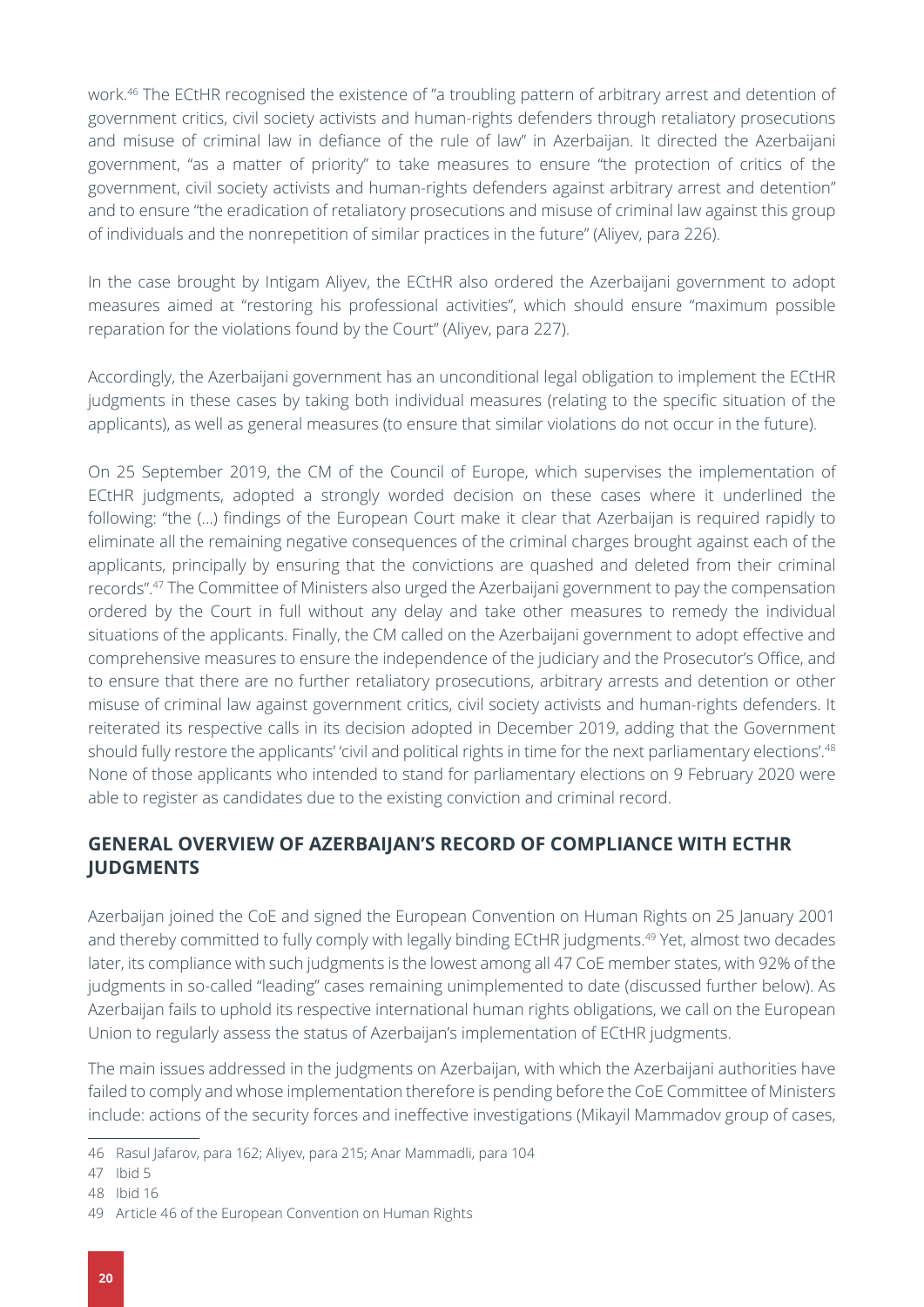Muradova group of cases and Mammadov (Jalaloglu) group of cases); the lawfulness of detention on remand and protection against abuse of power (Ilgar Mammadov group of cases); the fairness of judicial proceedings (Huseyn and Others group, Insanov case); freedom of expression (Mahmudov and Agazade group of cases and Emin Huseynov group of cases); freedom of assembly and association (Gafgaz Mammadov group of cases and Ramazanova group of cases), protection of property rights (Mirzayev group of cases and Sargsyan case) and electoral rights (Namat Aliyev group of cases).<sup>50</sup>

As of July 2019, 220 cases against Azerbaijan had been adjudicated by the ECtHR and transmitted to the Committee of Ministers for the supervision of implementation.<sup>51</sup> Of these, 37 are classified as "leading" cases, i.e. *revealing new structural and/or systemic problems* that require substantial measures such as legal reforms or major policy changes. Only 3 "leading" cases have been closed by the Committee as having been implemented to date, leaving 92% of such cases still pending implementation. Azerbaijan is one of the 10 member states of the CoE with the highest number of cases pending implementation under the "enhanced supervision" procedure (which include urgent cases and judgments revealing important structural or complex problems).<sup>52</sup> It is the first and only CoE member state against which the Committee of Ministers has initiated "infringement proceedings": this was done because of Azerbaijan's failure to comply with the Committee's repeated calls to release the then imprisoned opposition activist and politician **Ilgar Mammadov** (relating to the judgment of 22 May 2014).<sup>53</sup> On 5 December 2017, the Committee asked the ECtHR to assess if Azerbaijan had failed to fulfil its obligation to comply with the judgment in this case. On 29 May 2019, the ECtHR ruled that Azerbaijan had failed to comply with the judgment by failing to respond to the Committee's calls to release Mammadov.<sup>54</sup> In 2014-2019, applying Article 18 of the Convention, the ECtHR made a series of unprecedented findings that the Azerbaijani authorities had abused their powers when arresting and prosecuting nine human rights defenders, youth activists and political opposition figures, and a significant number of similar applications are currently pending before the Court.<sup>55</sup>

<sup>50</sup> Country Factsheet on Azerbaijan, prepared by the Department for Execution of Judgments of the European Court of Human Rights, last updated on 27 July 2019 *<https://rm.coe.int/168070973e>*

<sup>51</sup> Ibid 48

<sup>52</sup> [12th Annual Report](https://rm.coe.int/annual-report-2018/168093f3da) of the Committee of Ministers on Supervision of Execution of Judgments and Decisions of the European Court of Human Rights 2018, p. 71, 89; [Country factsheet on Azerbaijan,](https://rm.coe.int/168070973e) Department for Execution of Judgments of the European Court of Human Rights.

<sup>53</sup> Interim Resolution of the Committee of Ministers on the execution of the judgment of the European Court of Human Rights *Ilgar Mammadov v Azerbaijan*, CM/ResDH(2017)429, 5 December 2017. Mr Mammadov was subsequently released on 13 August 2018.

<sup>54</sup> Proceedings under Article 46.4 in the case of *Ilgar Mammadov v Azerbaijan*, Application no. 15172/13, Grand Chamber judgment, 29 May 2019.

<sup>55</sup> *Ilgar Mammadov v Azerbaijan*, Appl. no. 15172/13, 22 May 2014, *Rasul Jafarov v Azerbaijan*, Appl. no. 69981/14, 17 March 2016; *Rashad Hasanov and Others v Azerbaijan*, Appl. nos. 48653/13, 7 June 2018; *Anar Mammadli v Azerbaijan*, Appl. no. 47145/14, 19 April 2018; *Aliyev v Azerbaijan*, Appl. nos. 68762/14 and 71200/14, 20 September 2018, *Natig Jafarov v Azerbaijan*, Appl. no. 64581/16, 7 November 2019.